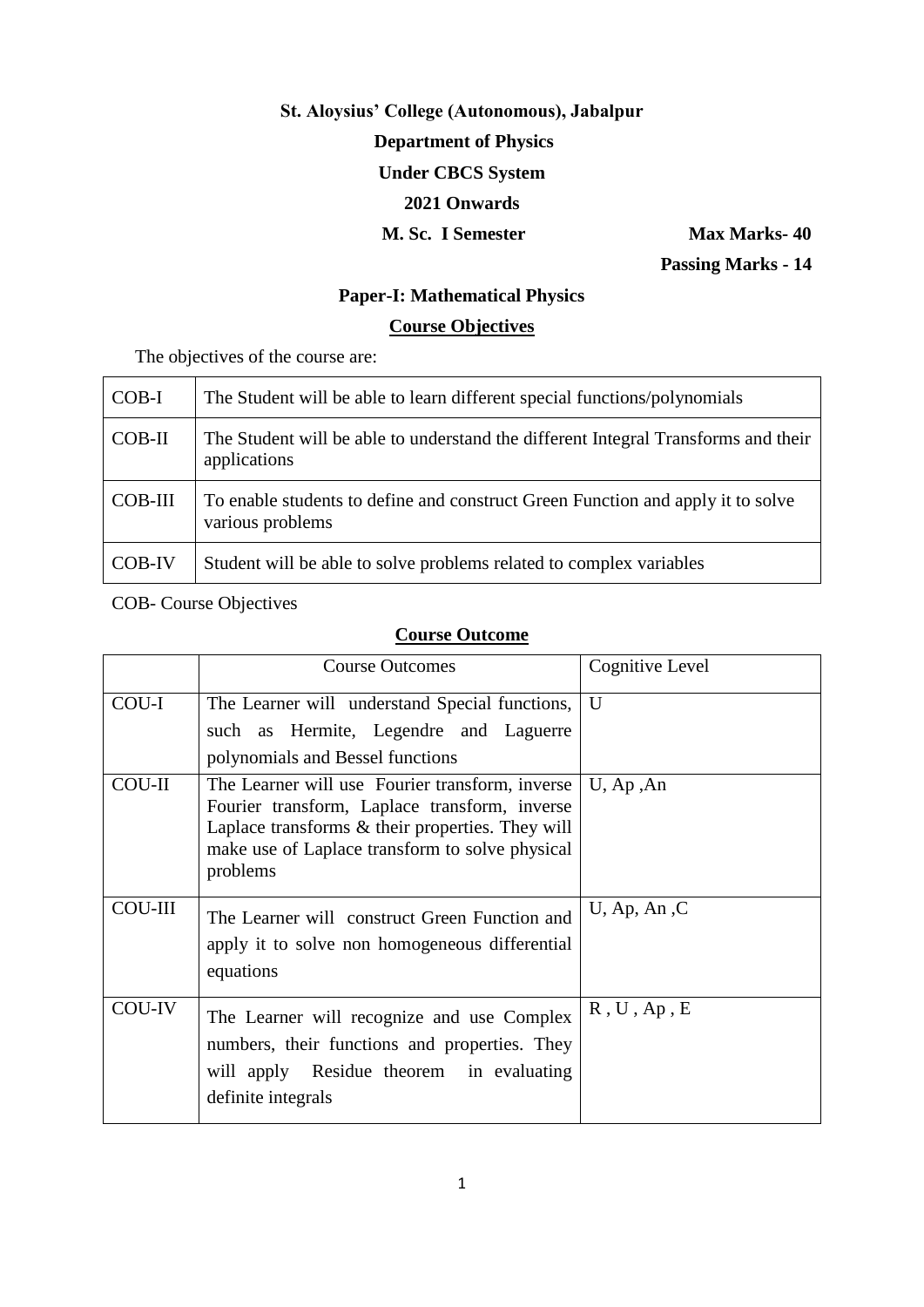## **Unit -I**

Differential equations: Recursion relation, generating functions and orthogonality of Bessel functions of first and second kind, Hermite, Legendre, Associate Legendre and Laguerre Polynomials. Curvilinear co-ordinate system with specific cases of Cartesian, Cylindrical, and Spherical coordinate systems.

#### **Unit -II**

Integral transforms. Fourier integral. Fourier transform and inverse Fourier transforms. Fourier transform of derivatives. Convolution theorem. Elementary Laplace transforms. Laplace transform of derivatives. Application to a damped harmonic oscillator.

## **Unit -III**

Green"s functions: Non-homogenous boundary value problems, Green"s function for one dimensional problems, eigen function expansion of Green"s function, Fourier transform. Method of constructing Green"s function, Green"s function for electrostatic boundary value. Problems and quantum-mechanical scattering problem.

## **Unit -IV**

Complex variables: Analyticity of complex functions. Cauchy Riemann equations. Cauchy theorem. Cauchy integral formula. Taylors, Maclaurin, Laurent series & mapping. Theorem of residues. Simple cases of contour integration. Jordan"s lemma Integrals involving multiple valued functions(Branch points).

## **Unit - V**

This unit will have questions covering all the four units. In addition to the problems given below the unit will consist of problems given in Text / Reference books.

- 1. Green's function for a linear oscillator, Green's function and the Dirac  $\delta$ -function, finding Green"s function for Linear operators in 1-D.
- 2. Potential due to discrete or continuous charge distribution; vibration of a circular membrane, solving the 1-D harmonic oscillator Schrodinger equation; Relation of the hydrogen atom, Schrodinger equation with Laguerre equation and solution.
- 3. Solution of initial value problems by using Laplace transform; LT and inverse LT of various functions,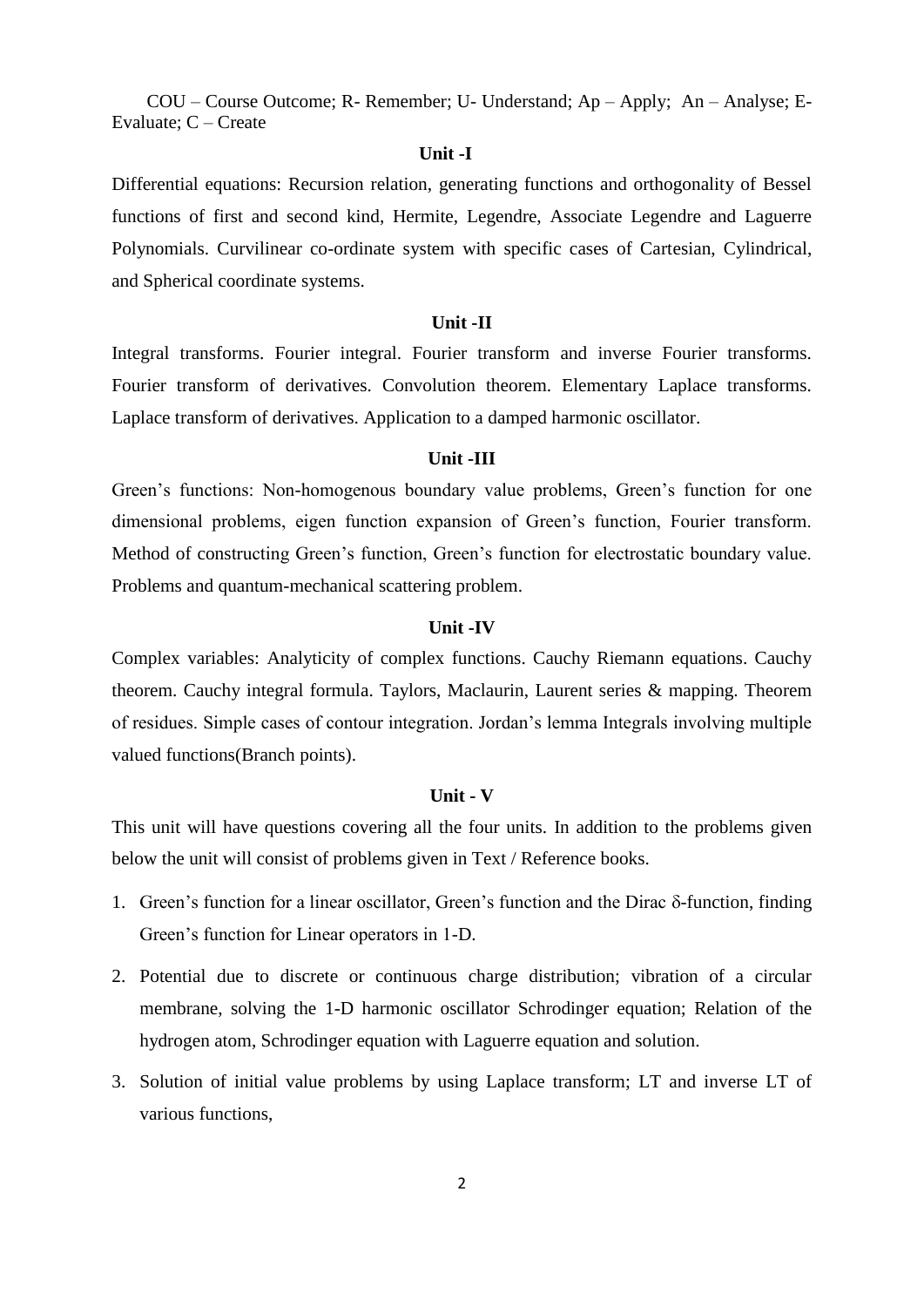- 4. Solution of limit dept problems by Fourier transform; FT of Gaussian function, Application of FT of Dirac delta function.
- 5. Verification of analyticity of simple function, Evaluation of some definite integral using residues etc.
- 6. Evaluation of integrals in complex variables

|                       | <b>Text and Reference Books</b>            |                      |                         |
|-----------------------|--------------------------------------------|----------------------|-------------------------|
| $\blacktriangleright$ | <b>Mathematical Methods for Physicists</b> |                      | G. Arfken               |
| $\blacktriangleright$ | <b>Advanced Engineering Mathematical</b>   | $\ddot{\cdot}$       | E. Kreyszig             |
| $\blacktriangleright$ | Special functions                          | $\ddot{\cdot}$       | E.D. Rainville          |
| $\blacktriangleright$ | Special functions                          | ٠                    | W.W. Bell               |
| $\blacktriangleright$ | <b>Mathematical Methods for Physicists</b> | $\ddot{\phantom{a}}$ | K.F. Reily, M.P. Hobson |
|                       | and Engineers                              |                      | and S.J. Bence          |
| ➤                     | Mathematics for Physicist                  |                      | Mary L Boas             |
|                       |                                            |                      |                         |

 **Mode of Evaluation**: CCE (Digital Assignments, Presentation, Class Test, Assignments, etc.) End Semester examination.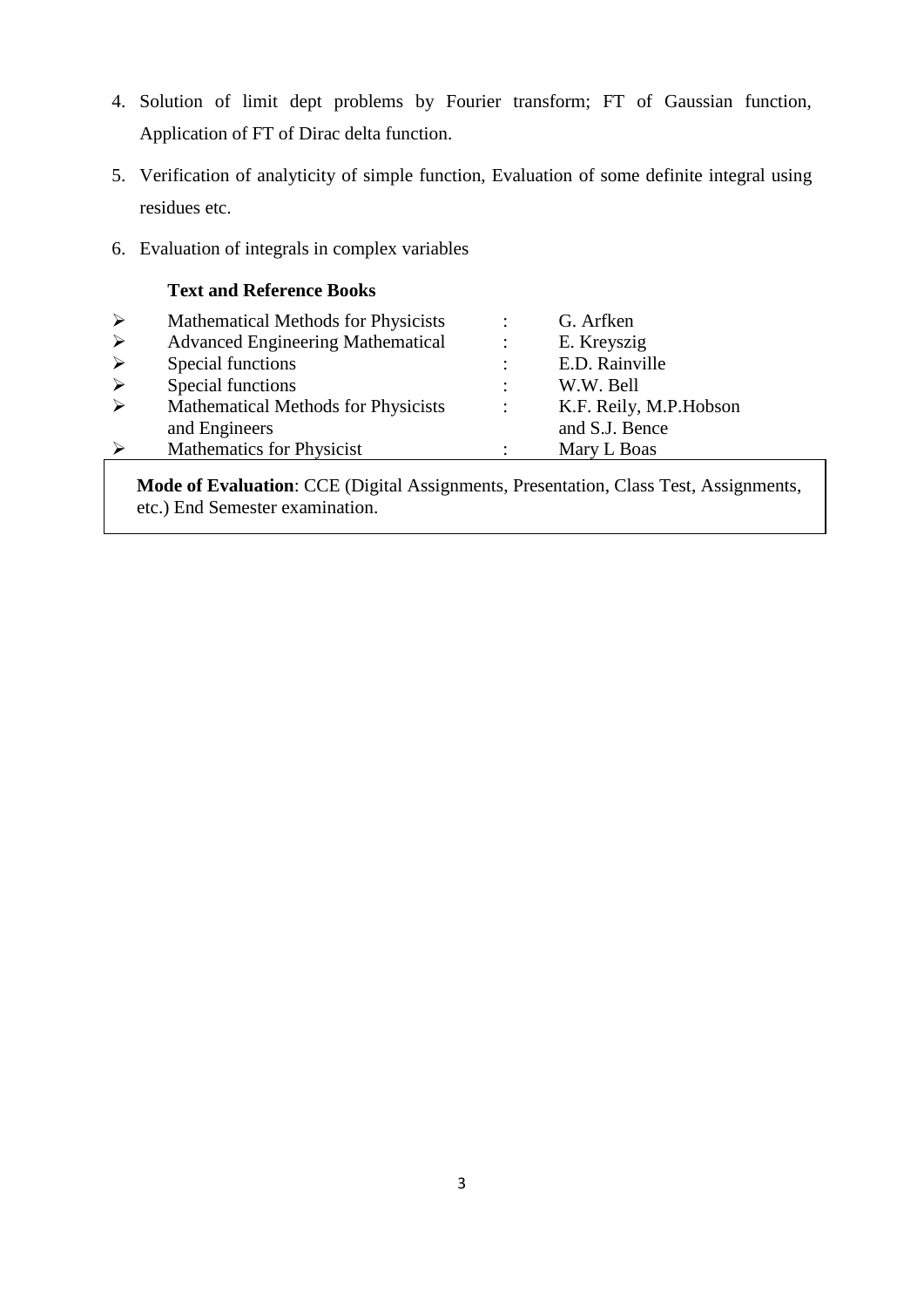# **St. Aloysius' College (Autonomous), Jabalpur Department of Physics Under CBCS System 2021 Onwards**

**M. Sc. I Semester Max Marks-40 Passing Marks - 14**

# **Paper-II: Classical Mechanics**

# **Course Objectives**

The objectives of the course are:

| COB-I    | The Student will be able understand the necessity of Lagrangian and Hamiltonian<br>formulations                     |
|----------|---------------------------------------------------------------------------------------------------------------------|
| $COB-II$ | The Student will be introduced to forces, angular momentum and constraints                                          |
| COB-III  | The Student will be able understand and apply variational principles to real<br>physical problems                   |
| COB-IV   | The Student will be able understand and explain generating function, canonical<br>transformation & Poisson brackets |
| COB-V    | The Student will be able understand forces in non-inertial systems                                                  |

COB-Course Objectives

|               | <b>Course Outcomes</b>                                                                                                                                                                  | Cognitive Level |
|---------------|-----------------------------------------------------------------------------------------------------------------------------------------------------------------------------------------|-----------------|
| COU-I         | Learner will understand Newtonian, Lagrangian<br>and Hamiltonian formulations of classical<br>mechanics and apply in appropriate physical<br>problems.                                  | $U$ , Ap        |
| <b>COU-II</b> | Learner will understand the equations of<br>canonical transformation<br>and<br>generating<br>functions. Poisson's brackets and its applications                                         | U, R, E, C      |
| COU-III       | Learner will define and simplify the Small<br>oscillation problems.                                                                                                                     | U, R, An        |
| COU-IV        | Learner will understand and recapitulate the<br>special theory of relativity and their postulates.<br>Elaborate 4- vectors and $4$ – scalars, Covariant<br>Lagrangians and Hamiltonians | U, C            |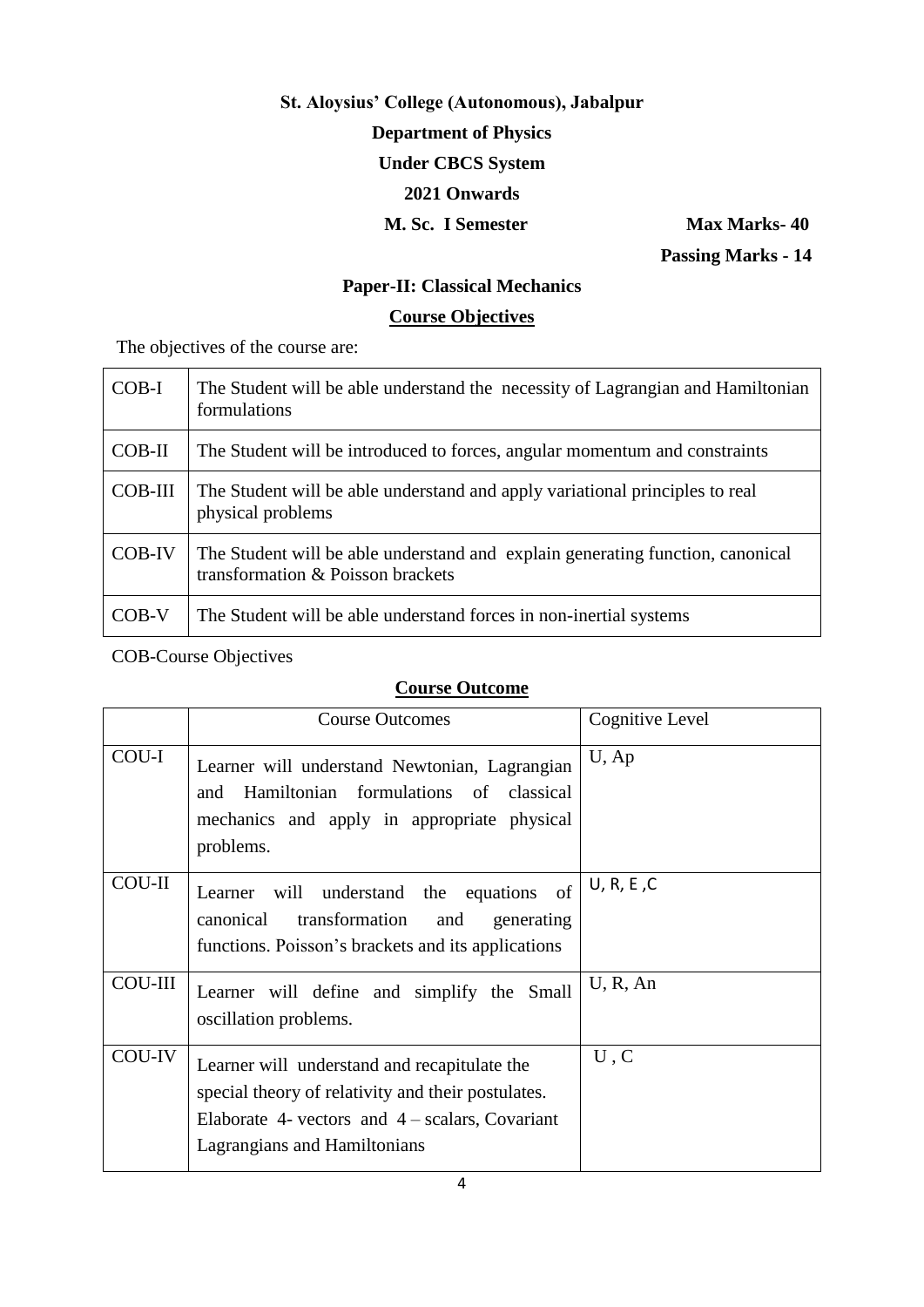#### **Unit - I**

Newtonian mechanics of one and many particles systems: Conservation laws, Constrains their classification, Principle of virtual work; D"Almbert"s principle in generalized coordinates, The Lagrange's equation from D'Almbert's principle. Configuration space, Hamilton's principle deduction from D'Almbert's principle, Generalized momenta and Lagrangian formulation of the conservation theorems, Reduction to the equivalent one body problem; the equation of motion and first integrals, the differential equation for the orbit.

#### **Unit - II**

The equations of canonical transformation and generating functions; The Hamilton- Jacobi Action and Angel variables. Poisson"s brackets; simple algebraic properties of Poisson.s brackets. The equation of motion in Poisson"s Brackets notation. Poisson theorem; principle of least action. The Kepler problem, Inverse central force field, Rutherford scattering.

#### **Unit - III**

Theory of small oscillations, Equations of motion, Eigen frequencies and general motion, normal modes and coordinates, Applications to coupled pendulum and linear bistable molecule. Rotating coordinate systems. Acceleration in rotating frames. Coriolis force and its terrestrial astronomical applications, Elementary treatment of Eulerian coordinates and transformation matrices. Angular momentum inertia tensor. Euler equations of motion for a rigid body. Torque free motion for a rigid body.

### **Unit - IV**

Symmetries of space and time. Invariance under Galilian transformation, Covariant four dimensional formulation, 4 -Vectors and 4 - scalars. Relativistic generalization of Newton"s laws, 4 - momentum and 4 - force, variance under Lorentz transformation relativistic mechanics. Covariant Lagrangian, covariant Hamiltonian, Examples.

### **Unit - V**

This unit will have questions covering all the four units. In addition to the problems given below the unit will consist of problems given in Text / Reference books.

(1) Simple pendulum with rigid support. Two connected masses with string passing over a pulley, virtual work.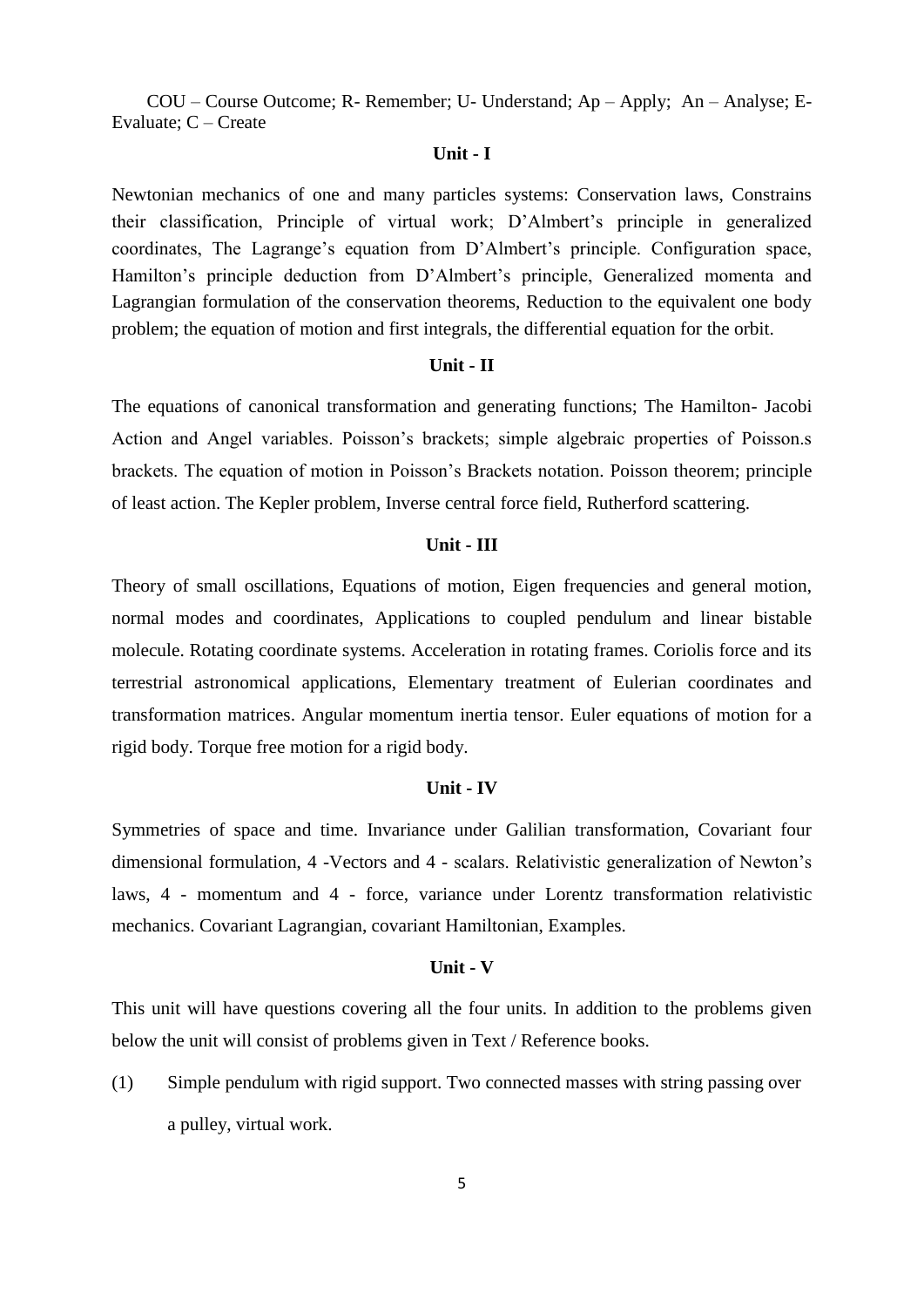- (2) Various Poisson"s brackets thin relation with PBs in quantum mechanics stability of orbits under central force" orbital elements of planetary orbits.
- (3) Rotating frames, small oscillations in Linear triatomic molecule and coupled pendulum.
- (4) 4-momentum and 4-force, Relativistic Kinetic energy, mass variation,

The problems given in this Text and preference books will form tutorial course.

## **TEXT AND REFERENCES BOOKS**

| <b>Classical Mechanics</b> | $\mathcal{L}$                   | N. C. Rana and P.S. Jog (Tata Mc Graw Hill, 1991)    |
|----------------------------|---------------------------------|------------------------------------------------------|
| <b>Classical Mechanics</b> | $\mathcal{L}$ and $\mathcal{L}$ | H. Goldstein (Addision Wesley, 1980)                 |
| <b>Mechanics</b>           |                                 | A Sommerfiels (Academi Press 1952)                   |
| Introduction to Dynamics   | $\sim 1000$ km s $^{-1}$        | I. Perceival & Richards (CambridgeUniv. Press, 1982) |

 **Mode of Evaluation**: CCE (Digital Assignments, Presentation, Class Test, Assignments, etc.) End Semester examination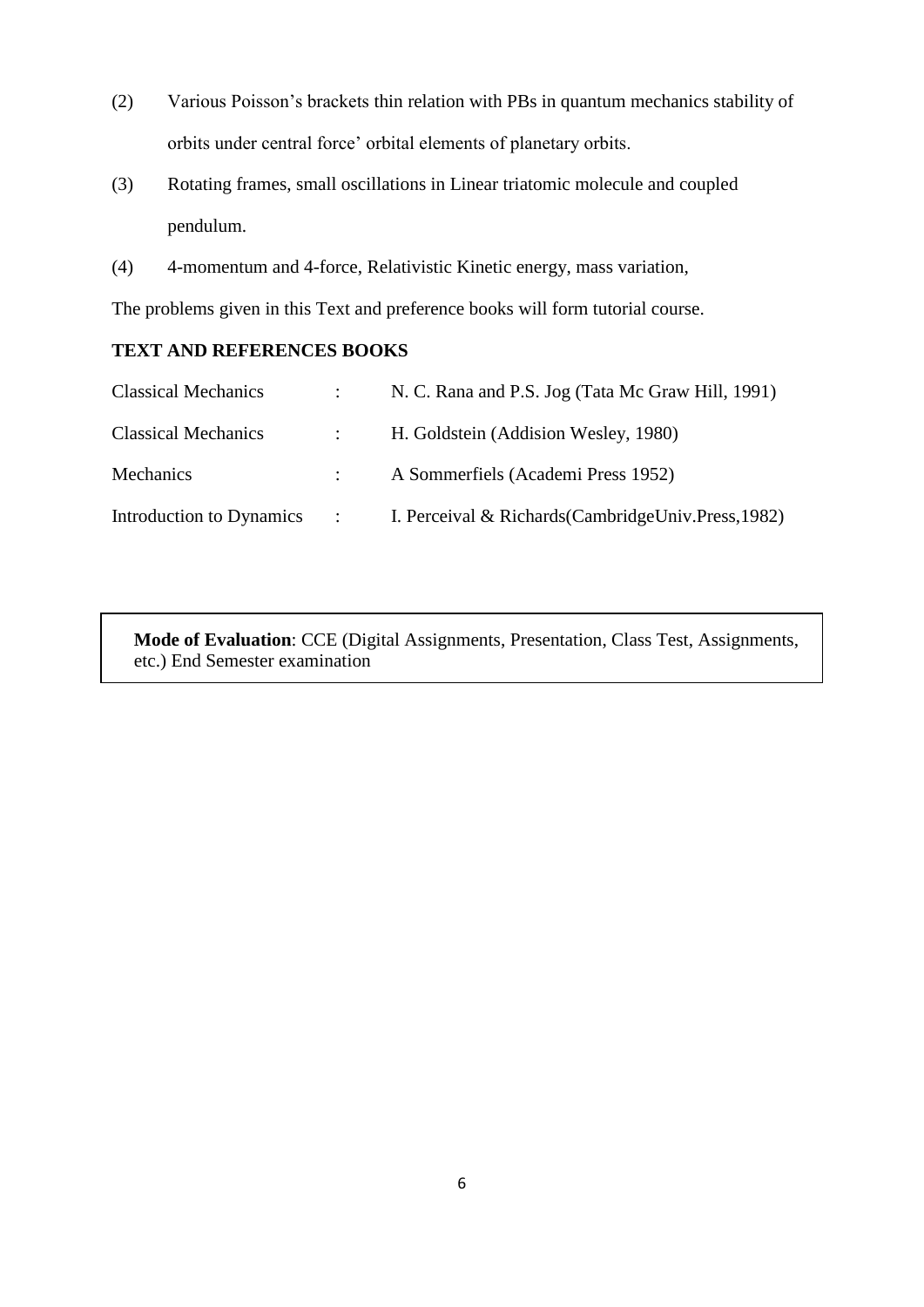# **St. Aloysius' College (Autonomous), Jabalpur**

**Department of Physics**

# **Under CBCS System**

## **2021 Onwards**

# **M. Sc. I Semester Max Marks-40**

 **Passing Marks - 14**

# **Paper-III: Digital Electronics & Electronic Devices**

## **Course Objectives**

The objectives of the course are:

| $COB-I$  | To introduce formulation of Boolean Functions and Digital Electronics                             |
|----------|---------------------------------------------------------------------------------------------------|
| $COB-II$ | To develop an understanding on operational amplifiers and their applications                      |
| COB-III  | To share the knowledge of various semiconductor Field Effect Transistors and<br>Microwave devices |
| COB-IV   | To describe Photonic devices                                                                      |

COB-Course Objectives

|                | <b>Course Outcomes</b>                                                                                                          | Cognitive Level         |
|----------------|---------------------------------------------------------------------------------------------------------------------------------|-------------------------|
| COU-I          | The Learner will understand the Techniques of<br>simplification of digital circuits                                             | R, U, An                |
| <b>COU-II</b>  | Operational<br>Learner will understand<br>The<br>amplifiers and their use in various applications<br>in various logic circuits. | $U$ , Ap, C             |
| <b>COU-III</b> | explain<br>The Learner will understand and<br>various Metal oxide semiconductors<br>JFET.<br>MOSFET, MESFET,                    | U, An                   |
| <b>COU-IV</b>  | The Learner will understand and<br>apply<br>Microwave devices such as Tunnel, IMPATT<br>and Gunn Diodes.                        | R, U, E, Ap             |
| COU-V          | The Learner will understand and recall Various<br>Photonic devices and their I-V characteristic<br>curve.                       | $U$ , Ap <sub>,</sub> E |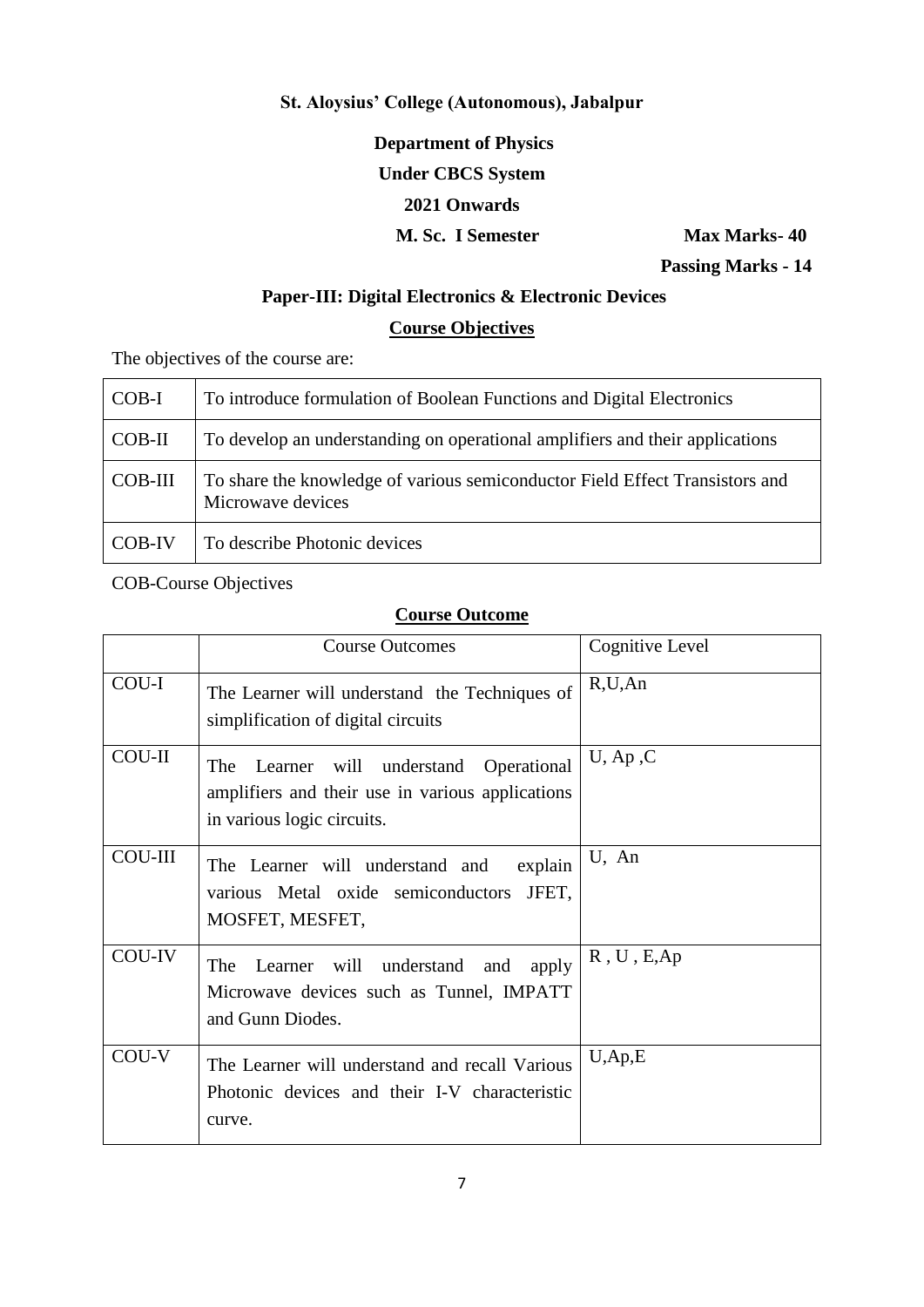| COU-VI | Learner will understand and use Op-Amp, and $\vert$ U, An,C |
|--------|-------------------------------------------------------------|
|        | compare I-V characteristic curves of FET,                   |
|        | Tunnel, LED, etc.                                           |

## **Unit – I**

**Digital Electronics:** Number systems (decimal, Binary, Octal, hexadecimal) and their conversion, Logic Gates: AND, OR, NOT, NAND, NOR, EX-OR (Truth table, Boolean expression, symbol), diode and transistor as logic gate, laws of Boolean algebra, K-map, De Morgan's theorem.

**Bistable Circuits:** RS Flip-flop, clocked RS Flip flop, Edge trigger Flip flop, D Flip flop Preset and clear.

## **Unit – II**

**Operational Amplifiers:** DC Amplifier, Difference amplifier, Op-Amp symbol, OP-AMP Parameters: Input bias current, Input offset current, Input offset voltage, Open loop gain, CMRR, Slew Rate, Concept of virtual ground, summing point, ideal Op-Amp.

**Application of Op-Amp:** Inverting and Non-Inverting modes of Op-Amp, Use of OPAMP as adder, subtractor, differentiator, integrator, IC 741 as Op-Amp.

## **Unit – III**

**Transistors:** Junction Field Effect Transistor (JFET); Physical Structure, Principles of Operation, Metal Oxide Semiconductor Field Effect Transistor (MOSFET); Physical Structure, Electronics Mechanism, Mode of Operation, and Metal-Semiconductor Field-Effect-Transistors (MESFET); Physical Structure, Principles of Operation,derivations of the equations for I-V characteristics under different condition.

**Microwave devices:** Tunnel diode, Transfer electron devices (Gunn diode), Avalanche transits time devices, Impatt diodes and Parametric devices.

## **Unit - IV**

**Photonic devices:** Radiative and non-radiative transitions, Photo Conductive Devices (LDR), Diode Photo Detectors, Solar cell (open circuit voltage and short circuit current, fill factor), LED (structure, high frequency limit, Working, operation of LED, Applications), Diode lasers (Construction, Population Inversion, Optical Gain, Working and Application) .

## **Unit - V**

This unit will have questions covering all the four units. In addition to the problems given below the unit will consist of problems given in Text / Reference books.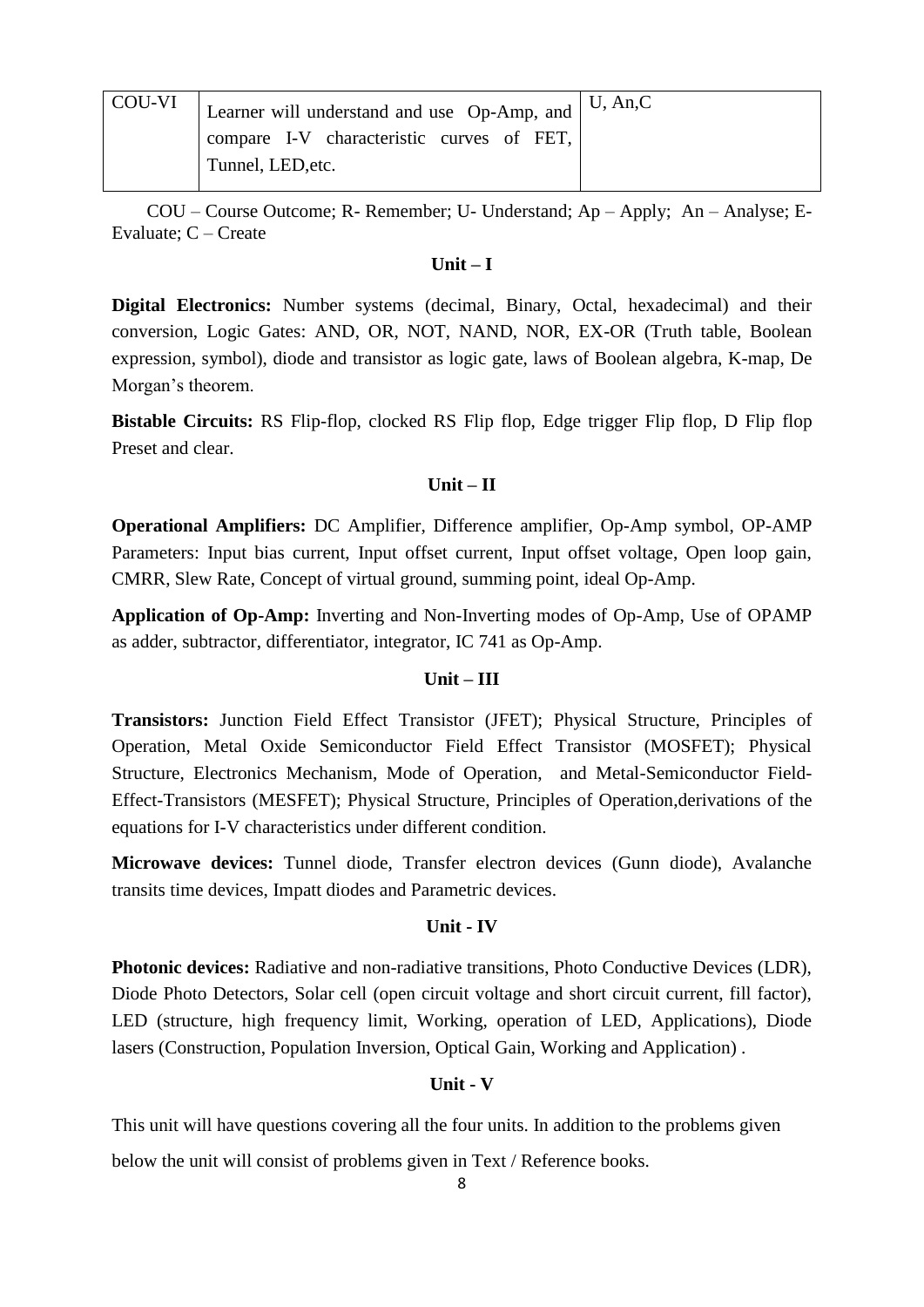- 1. Half adder and Full adder; its design, working, truth table.
- 2. JK Flip Flop and JKMS Flip Flop; its design, working, truth table.
- 3. Application of Op-Amp as a Function generator.
- 4. Application of Op-Amp as a Regenerative Comparator (Schmitt Trigger).
- 5. Design of MOSFET amplification in different configurations.
- 6. Microwave oscillators: Klystron and Magnetron.
- 7. Deviation of the condition of lasing action in a two level system, optical pumping.
- 8. Derivation of rate equation for three Laval Devices system.

The problems given in this Text and preference books will form tutorial course.

## **Text and reference books:**

- 1. Semi Conductor Devices Physics and Technology : SM Sze (Wiley)
- 2. Introduction to Semiconductor devices : M.S. Tyagi (John Wiley and Sons)
- 3. Optical Electronics :AjoyGhatak and K. Thygarajan (Cambridge Univ. Press.).
- 4. Digital and Analogue Technique: G.N.Navneetha, V.M.Gokhale, R.G.Kale (Kitab Mahal)
- 5. Electronic Devices and Circuit Theory; Robert L. Boylestad, Louis Nashelsky (Pearson)
- 6. Microwave Devices and Circuits: Samuel Y. Liao (Pearson)

7. Electronic Devices and Circuit Theory; Louis Nashelsky and Robert Boylestad (Pearson Education).

8. Electronic Devices and Integrated Circuits: Singh, B. P., Singh, Rekha (Pearson Education).

9. Op-Amps and Linear Integrated Circuits: Ramakant A. Gayakwad (Prentice Hall)

 **Mode of Evaluation** CCE (Digital Assignments, Presentation, Class Test, Assignments, etc.) End Semester examination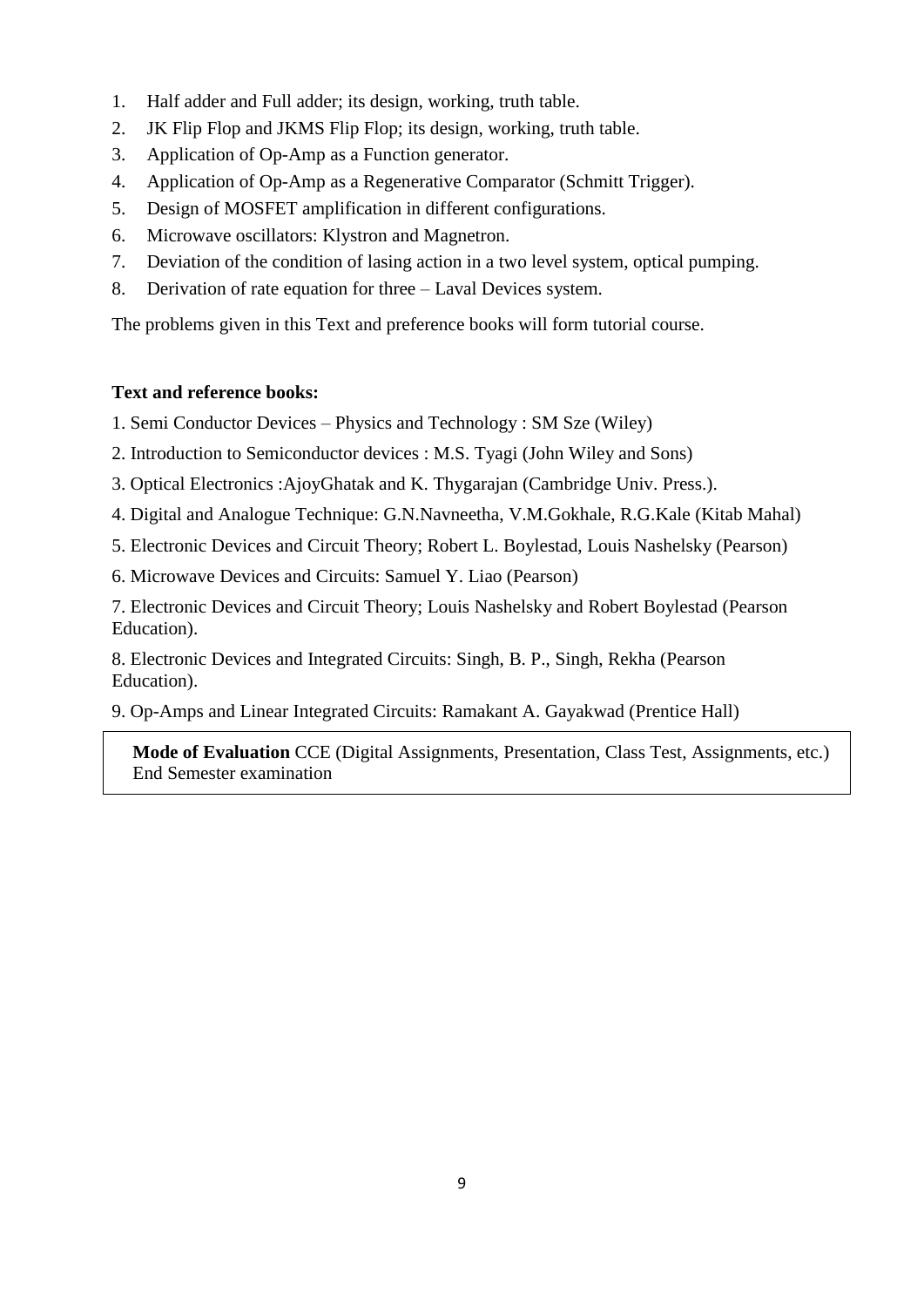# **St. Aloysius' College (Autonomous), Jabalpur Department of Physics Under CBCS System 2021 Onwards M. Sc. I Semester Max Marks-40**

 **Passing Marks - 14**

# **Paper-IV: Computational Methods and programming**

# **Course Objectives**

The objectives of the course are:

| $COB-I$        | To introduce basics of "C" programming                                                                                               |
|----------------|--------------------------------------------------------------------------------------------------------------------------------------|
| $COB-II$       | To Equip Students with the ability to solve systems of linear and non-linear<br>equations                                            |
| <b>COB-III</b> | To get familiar with matrix algebra, curve fitting and to calculate integrals and<br>differentials using different numerical methods |
| <b>COB-IV</b>  | To build a conceptual understanding of interpolation                                                                                 |
| COB-V          | To get familiar with Computational methods for solving differential equations<br>and introduction of random variables                |

COB-Course Objectives

|                | <b>Course Outcomes</b>                                                                                                                              | Cognitive Level |
|----------------|-----------------------------------------------------------------------------------------------------------------------------------------------------|-----------------|
| COU-I          | The student will understand various aspect of $\vert$ U, Ap, C                                                                                      |                 |
|                | 'C' Programming.                                                                                                                                    |                 |
| <b>COU-II</b>  | The student will understand and Solve and $\cup$ , R, Ap, C, An<br>zero of linear and non-linear<br>determine<br>equations using different methods. |                 |
| <b>COU-III</b> | The student will understand and determine                                                                                                           | U, Ap, An       |
|                | Eigen values and Eigen vectors of matrices                                                                                                          |                 |
|                | using different methods.                                                                                                                            |                 |
| COU-IV         | student will understand and define<br><b>The</b>                                                                                                    | R, U, Ap, E     |
|                | Interpolation and various methods<br>for                                                                                                            |                 |
|                | interpolation.                                                                                                                                      |                 |
| COU-V          | student will understand and evaluate<br>The                                                                                                         | U, E            |
|                | numerical solutions of ordinary differential                                                                                                        |                 |
|                | equation.                                                                                                                                           |                 |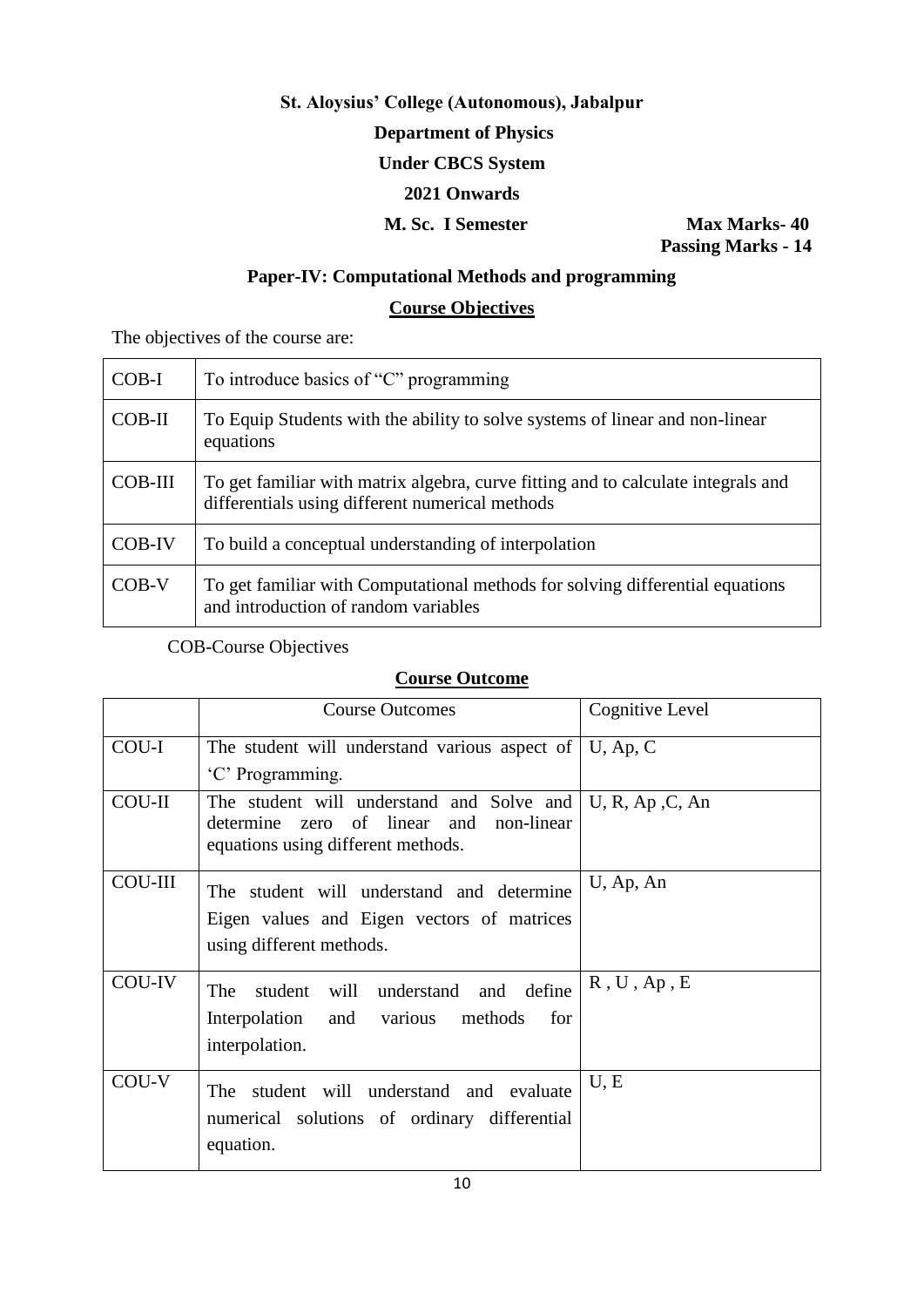#### **Unit – I**

**Introduction to C:** Data type (int, float, double, char, long, long double etc.) operators

(Unary.Binary and ternarys), input /output statement (scanf(), printf()), control statements (if, for, while, do while, switch -case-default), Function (type of Function, function definition, function calling, formal arguments, actual arguments, function prototype), Program structure, string (Array, character array), string manipulation functions like strlen(), strcpy(), strcat(), strcmp(), etc.

## **Unit – II**

**Method for determination of zeros:** linear and non-linear algebraic equation and transcendental equations using bisection method, false position method and Newton Raphson method, convergence of solutions, solutions of simultaneous linear equation, Gaussian elimination method, pivoting, iterative method, Matrix inversion.

#### **Unit – III**

**Eigen Value and Eigen Vectors of Matrices**: Power and Jacobi method, finite difference interpolation with equally and unequally spread points, curve fitting, polynomial least squares and cubic spline fittings. Numerical differentiation and Integration, Newton-Cotes Formulae, error estimates, Gauss-Method.

#### **Unit – IV**

**Interpolation**: Lagrange's Interpolation, Finite difference and operators, Newton forward, Newton backward, Gauss forward, Gauss backward, Stirling"s interpolation divided difference formula.

### **Unit –V**

**Numerical solution of ordinary differential equation** : Euler and Runga-Kutta Methods, predicators and corrector method. Introduction to partial differential equations & their classification. Solution of Laplace Equation by Finite Difference Method. Random variables, Monte Carlo evaluation of integrals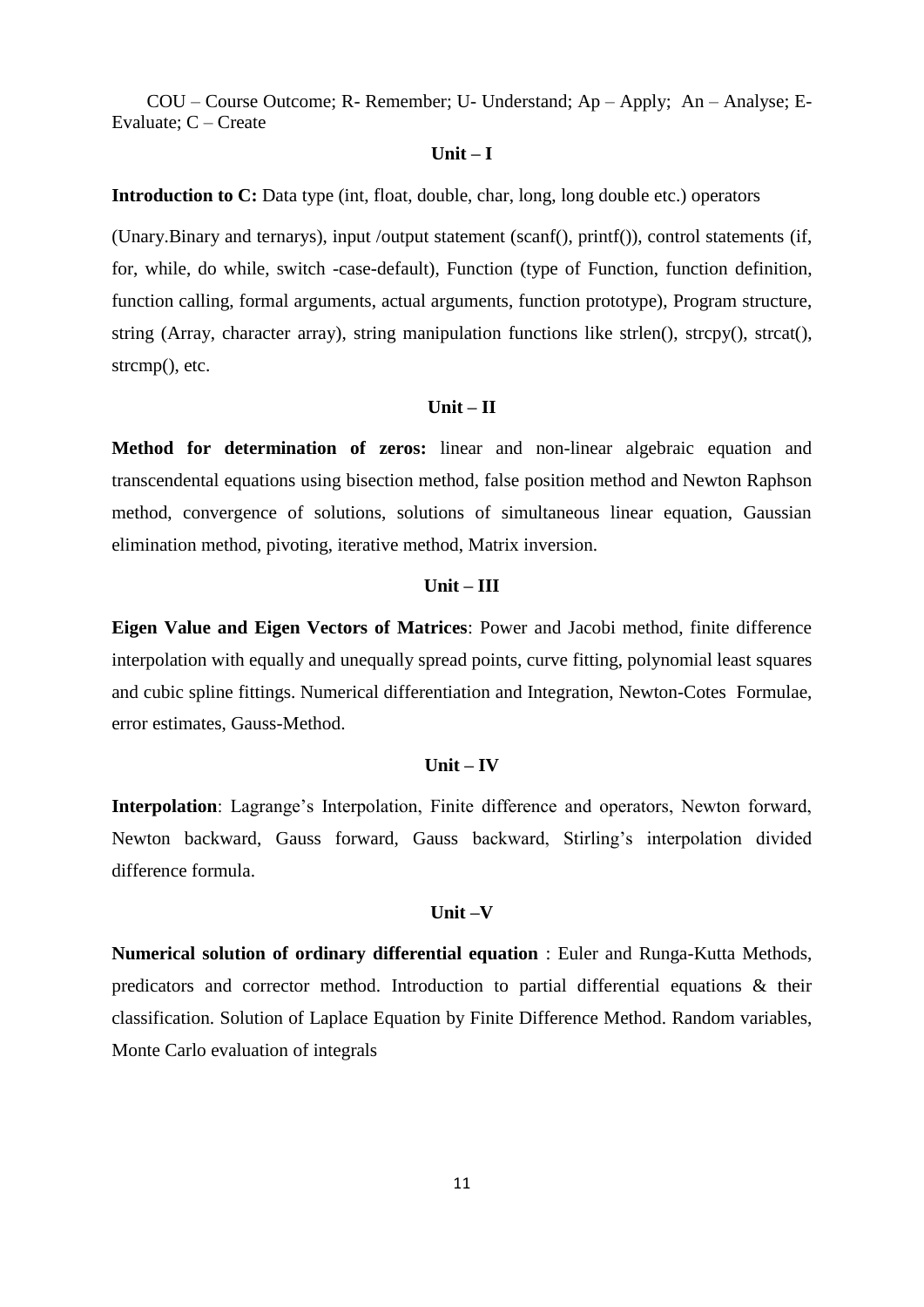# **Suggested Readings:**

- 1. Introduction method of numerical analysis : Sastry
- 2. Numerical Analysis : Rajaraman
- 3. Programming with C : Gottfried
- 4. Programming with C : Balagururswamy
- 5. Numerical Analysis : Balaguruswamy
- 
- 
- 
- -

**Mode of Evaluation:** CCE (Digital Assignments, Presentation, Class Test, Assignments, etc.) End Semester examination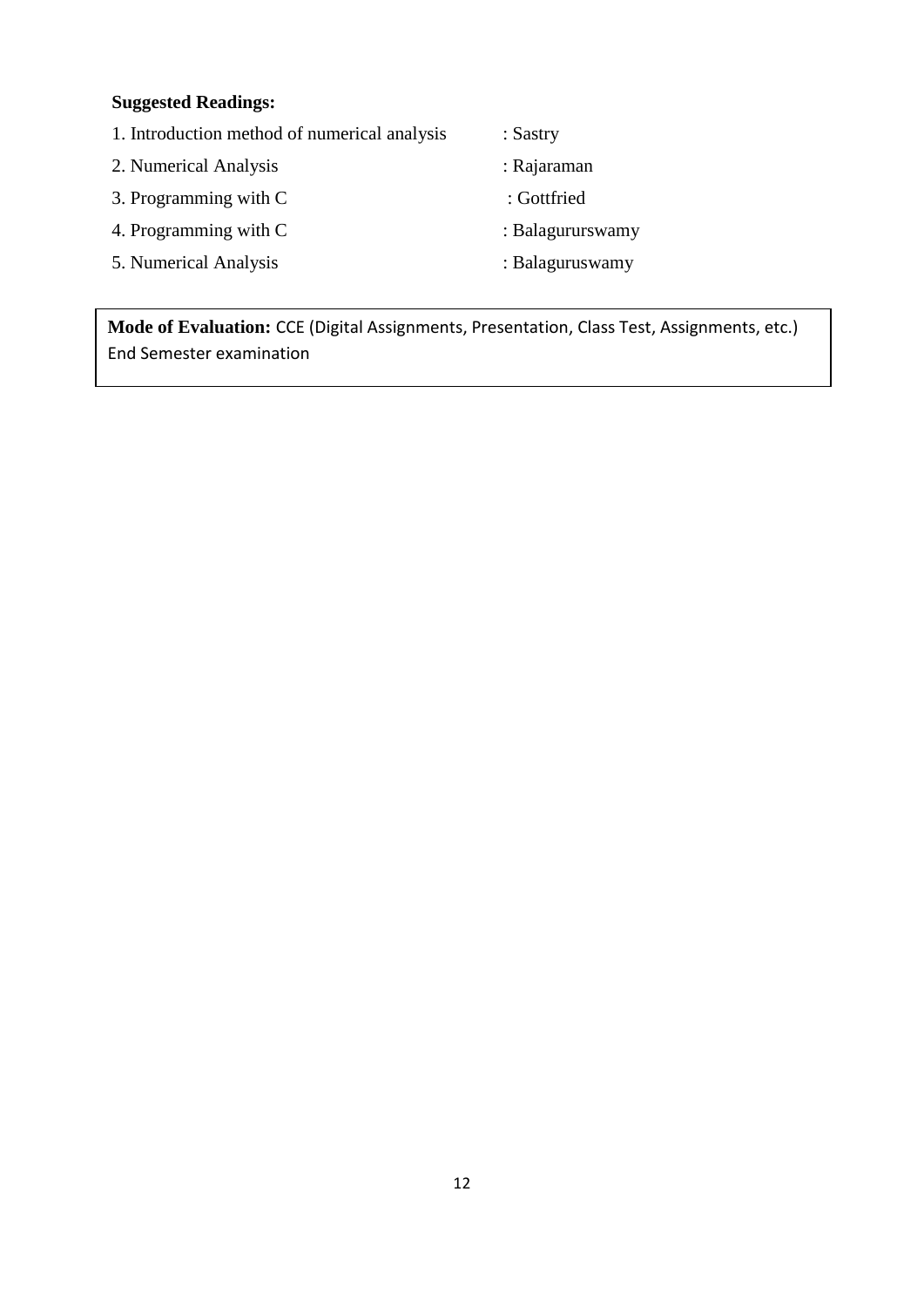# **St. Aloysius' College (Autonomous), Jabalpur Department of Physics Under CBCS System 2021 Onwards M. Sc. II Semester Max Marks-40**

 **Passing Marks - 14**

# **Paper-I: Quantum Mechanics-I Course Objective**

The objectives of the course are:

| $COB-I$        | To enable students to understand Ehrenfest theorems and arrive at the solution of<br>Schrödinger equation for one dimensional (a) potential well (b) potential step and<br>(c) Potential barrier.                    |
|----------------|----------------------------------------------------------------------------------------------------------------------------------------------------------------------------------------------------------------------|
| $COB-II$       | To provide students with an insight into Hilbert space, creation and annihilation<br>operators, matrices for x and p. Heisenberg uncertainty relation through operators                                              |
| <b>COB-III</b> | To enable students to arrive at solutions of (a) linear harmonic oscillator (b)<br>hydrogen - like atom (c) square well potential and apply them to various physical<br>situations                                   |
| <b>COB-IV</b>  | To provide students with an insight into angular momentum operators associated<br>with spherical and symmetrical systems, Pauli's spin matrices, Slater determinant                                                  |
| $COB-V$        | To enable students to understand Rotational spectra of diatomic molecules,<br>Vibrational and rotational spectra of diatomic molecules, Spin and statistics and<br>similar problems originating in quantum mechanics |

COB-Course Objectives

|               | <b>Course Outcomes</b>                                                                                                                                                                                            | Cognitive Level |
|---------------|-------------------------------------------------------------------------------------------------------------------------------------------------------------------------------------------------------------------|-----------------|
| COU-I         | Learner will have an understanding of Ehrenfest<br>theorems and arrive at the solution<br>- of<br>Schrödinger equation for one dimensional (a)<br>potential well (b) potential step and (c) Potential<br>barrier. | R,U             |
| <b>COU-II</b> | Learner will have an understanding of Hilbert<br>space, creation and annihilation operators,<br>matrices for x and p. Heisenberg uncertainty                                                                      | R,U             |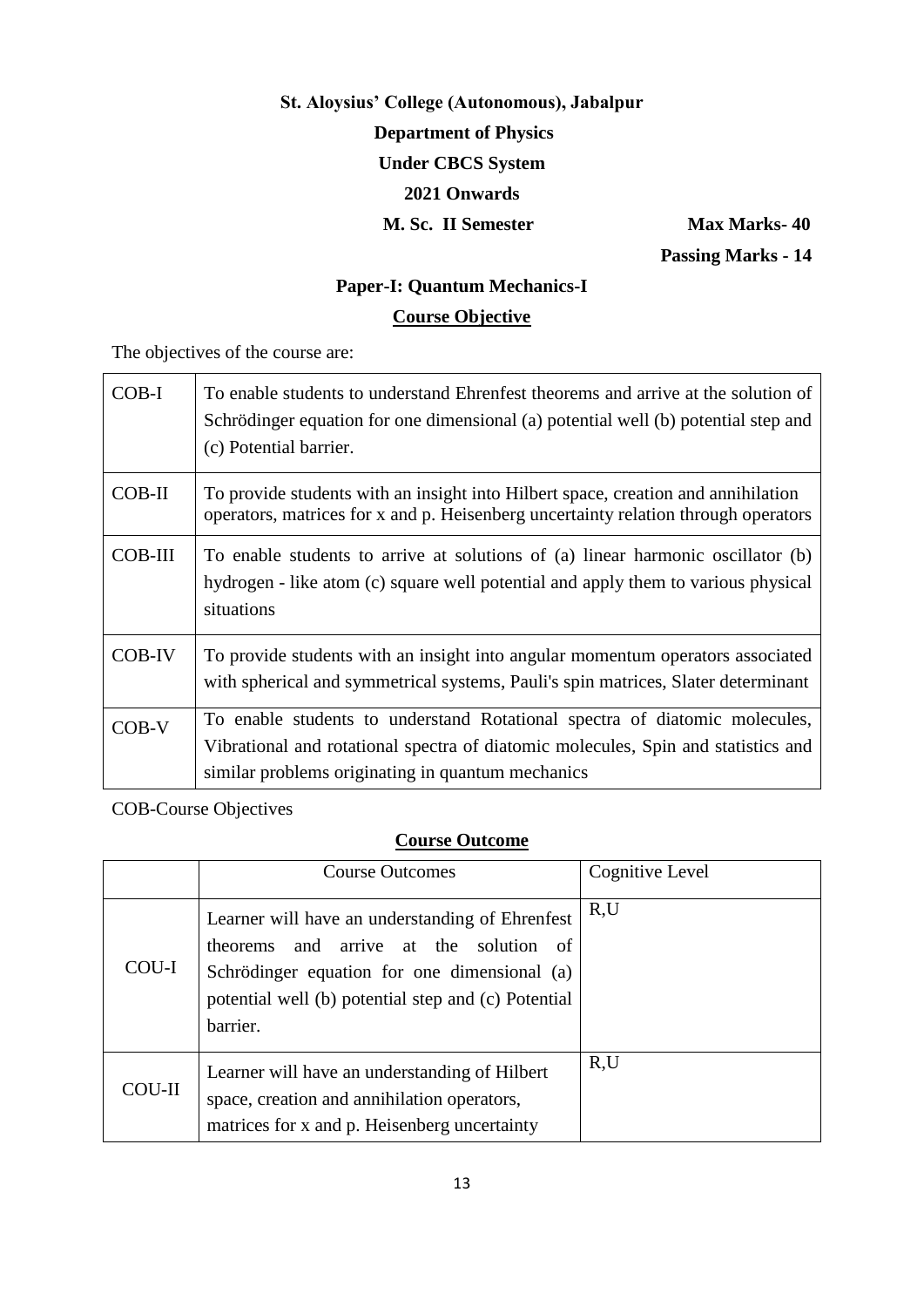|                | relation through operators                                                                                                                                                                                                      |              |
|----------------|---------------------------------------------------------------------------------------------------------------------------------------------------------------------------------------------------------------------------------|--------------|
| <b>COU-III</b> | Learner will be able to arrive at solutions of (a)<br>linear harmonic oscillator (b) hydrogen - like<br>atom (c) square well potential and apply them to<br>various physical situations                                         | $U$ , Ap, E  |
| COU-IV         | Learner will be able to model behavior of<br>quantum particle encountering different<br>potential conditions.                                                                                                                   | $U$ , Ap, An |
| COU-V          | Learner will have an understanding of<br>Rotational spectra of diatomic molecules,<br>Vibrational and rotational spectra of diatomic<br>molecules, Spin and statistics and similar<br>problems originating in quantum mechanics | U.C          |

## **Unit - I**

Basic Postulates of quantum Mechanics, equation of continuity, Normality, orthogonality and closure properties of eigen functions, expectation values and Ehrenfest theorems, solution of Schrödinger equation for one dimensional (a) potential well (b) potential step and (c) Potential barrier.

## **Unit - II**

Linear vector space, concept of Hilbert space, bra and ket notation for state vector, representation of state vectors and dynamical variables by matrices and unitary transformation (Translation and rotation), creation and annihilation operators, matrices for x and p. Heisenberg uncertainty relation through operators (Schwartz inequality).

### **Unit -III**

Solution of Schrödinger equation for (a) linear harmonic oscillator (b) hydrogen - like atom (c) square well potential and their respective application to atomic spectra, molecular spectra and low energy nuclear states (deuteron).

#### **Unit - IV**

Angular momentum in quantum mechanics, Eigen values and Eigen function of  $L_2$  and  $L_z$  in term of spherical harmonics, commutation relation.

Identical particles with spin, symmetric and antisymmetric wave functions, Pauli's exclusion principle, Pauli's spin matrices, Slater determinant.

## **Unit - V**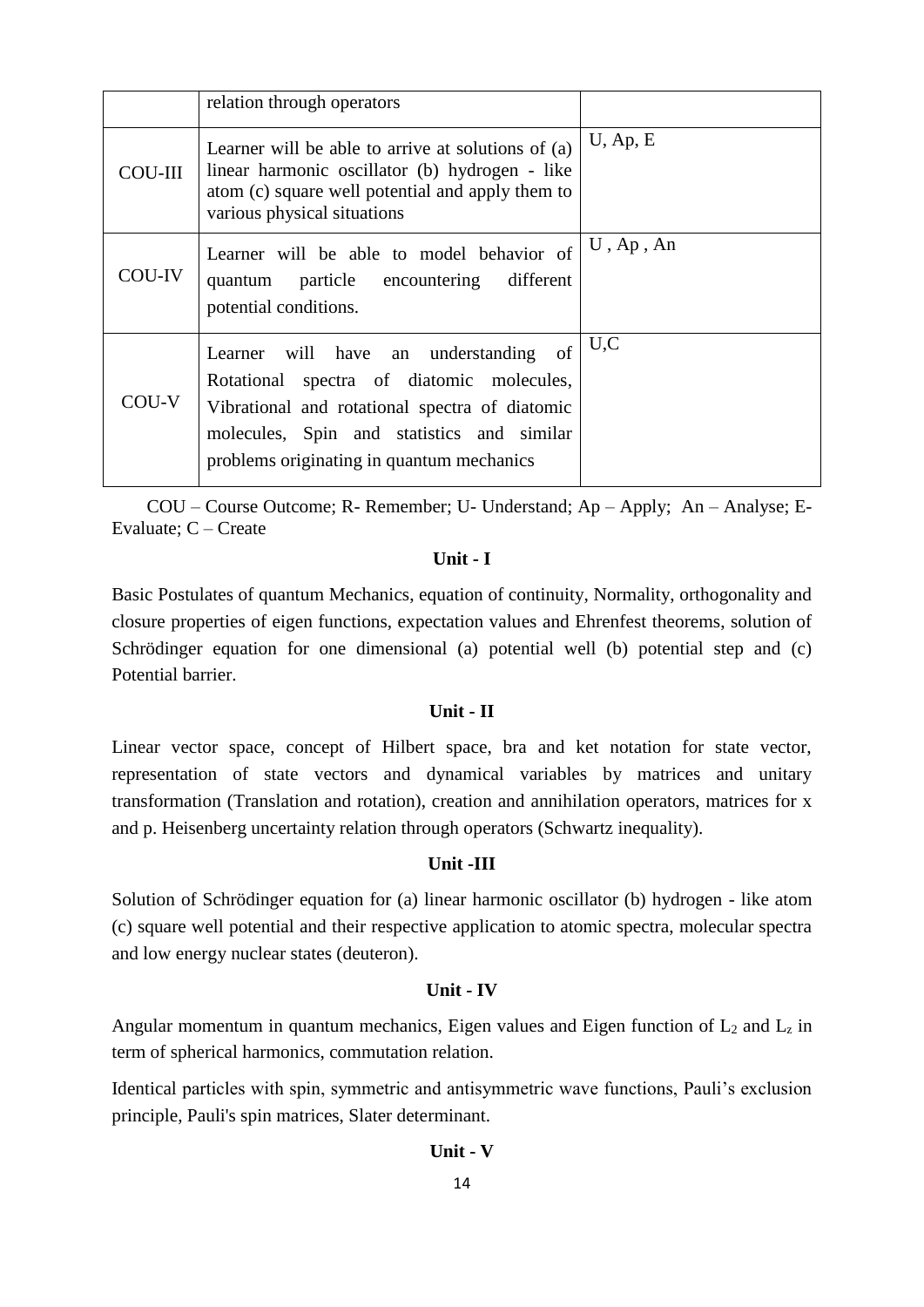This unit will have questions covering all the four units. In addition to the problems given below the unit will consist of problems given in Text / Reference books.

- (1) Plotting of Harmonic oscillator wave functions in 1-d.
- (2) Energy levels of a particle of mass m moving in one-dimensional potential.

$$
V(x) = \begin{cases} +\infty, & x < 0 \\ +\frac{1}{2}m\omega^2 x^2, & x > 0 \end{cases}
$$

- (3) Wave function corresponding to minimum uncertainty product. Gaussian wave packet. Spread of wave packet in time.
- (4) Continuous basis corresponding to position eigen values and wave functions corresponding to state vectors using position and momentum representation.
- (5) Rotational spectra of diatomic molecules.
- (6) Vibrational and rotational spectra of diatomic molecules.
- (7) Spin and statistics

#### **Books Recommended**

- L I Schiff, Quantum Mechanics
- $\triangleright$  S Gasiorovvicz, Quantum Physics
- ▶ B Craseman and J D Powell Quantum Mechanics
- A P Messiah Quantum Mechanics
- J. J. Sakurai Modern Quantum Mechanics
- Mathews and Venkatesan Quantum Mechanics

 **Mode of Evaluation**: CCE (Digital Assignments, Presentation, Class Test, Assignments,etc.) End Semester examination.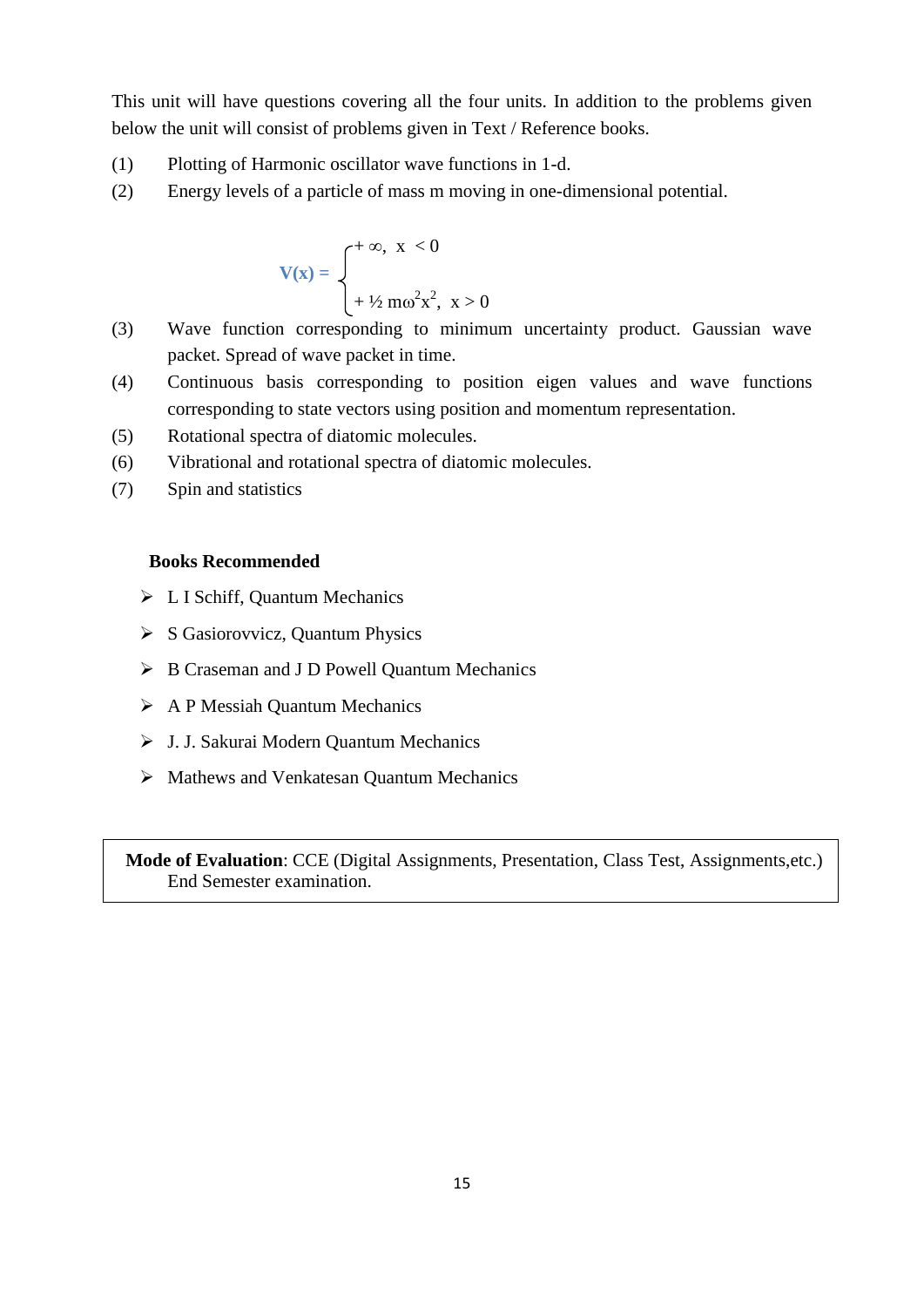# **St. Aloysius' College (Autonomous), Jabalpur Department of Physics Under CBCS System**

## **2021 Onwards M. Sc. II Semester Max Marks-40**

 **Passing Marks - 14**

# **Paper-II: Statistical Mechanics Course Objectives**

The objectives of the course are:

| $COB-I$      | To recognize the link between thermodynamics with the micro description used in<br>classical Statistical Mechanics. / to learn the properties of macroscopic systems<br>using the knowledge of the properties of individual particles |
|--------------|---------------------------------------------------------------------------------------------------------------------------------------------------------------------------------------------------------------------------------------|
| $COB-II$     | To get acquainted with Quantum Statistical Mechanics (Fermi-Dirac & Bose-<br>Einstein statistics) & Fermi & Bose systems                                                                                                              |
| $COB-$<br>Ш  | To develop a molecular-level understanding for transitions (as in magnetism) and<br>to solve it using different (mean-field) approximations                                                                                           |
| $COB-$<br>IV | To have an appreciation for the modern aspects of equilibrium and non-equilibrium<br>statistical physics and to describe the behavior of such system that obeys detailed<br>balance in presence of a random noise                     |
| $COB-V$      | To get acquainted with the features and examples of Maxwell-Boltzmann, Bose-<br>Einstein and Fermi Dirac statistics                                                                                                                   |

COB- Course Objectives

|                | <b>Course Outcomes</b>                                                                                                                                                                                              | Cognitive Level |
|----------------|---------------------------------------------------------------------------------------------------------------------------------------------------------------------------------------------------------------------|-----------------|
| COU-I          | Learner will be able to outline the basic concepts of<br>statistical mechanics                                                                                                                                      | U, R            |
| COU -II        | Learner will be able to classify and compare the<br>combinational studies of particles with their distinguishably<br>and indistinguishably. (Maxwell-Boltzmann, Bose-Einstein<br>and Fermi-Dirac distribution laws) | U, Ap, An       |
| <b>COU-III</b> | Learner will be able to apply the Quantum statistical<br>mechanics for Cluster Expansion                                                                                                                            | U, Ap, An       |
| COU -IV        | Learner will be able to develop a molecular-level understanding<br>for transitions (as in magnetism) and to solve it using different<br>(mean-field) approximations                                                 | $U$ , C, Ap, E  |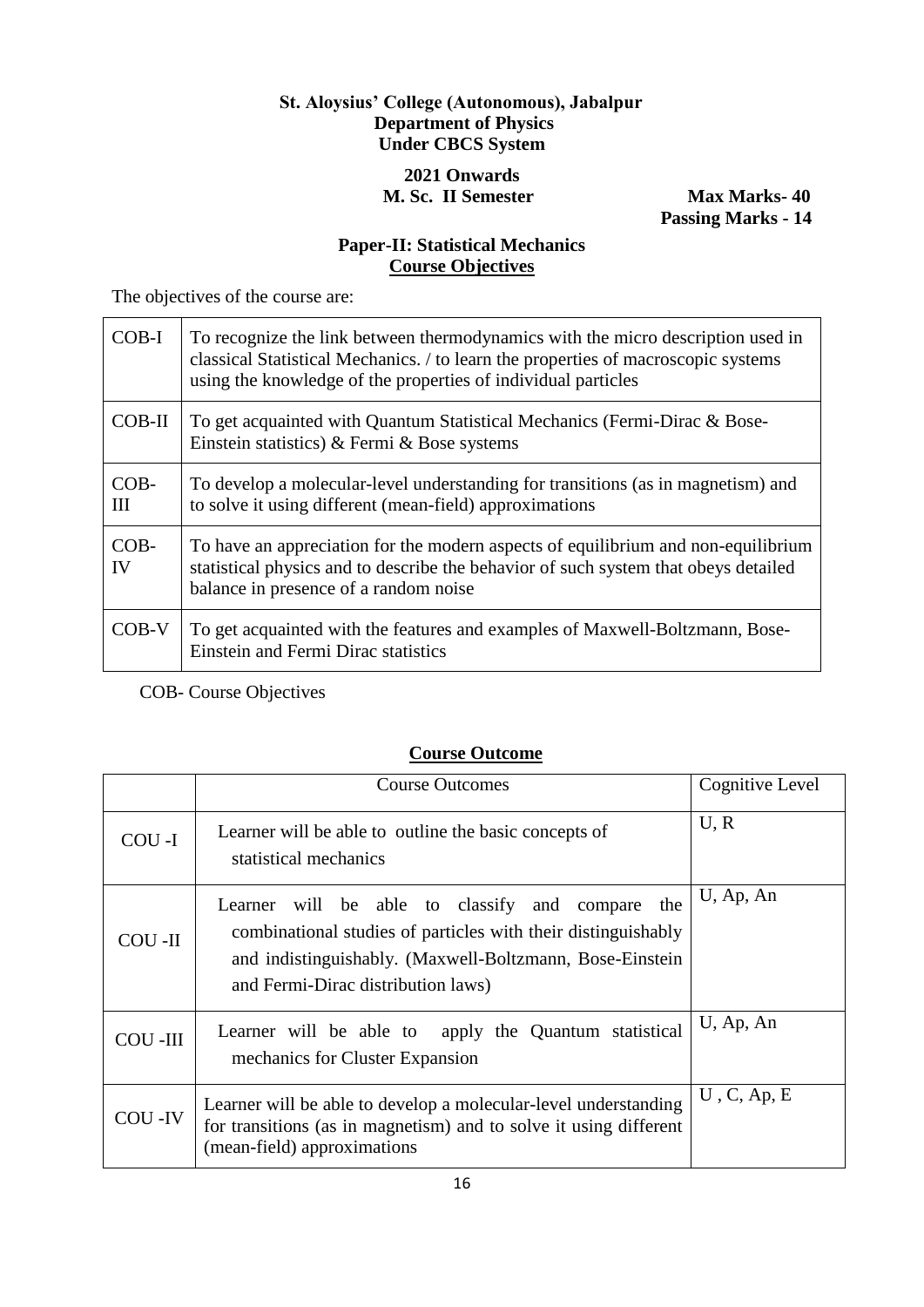| COU -V   Learner will have an understanding of the importance of Non- $\vert$ U,C |  |
|-----------------------------------------------------------------------------------|--|
| equilibrium aspects in a physical system                                          |  |

## **Unit - I**

Foundation of statistical mechanics, specification of states of a system contact between statistics and thermodynamics, classical ideal gas entropy of mixing and Gibb"s paradox. Microcanonical ensemble, phase space, trajectories and density of states, Liouville theorem, canonical and grand canonical ensembles, partition function, calculation of statistical quantities, energy and density fluctuations.

### **Unit-II**

Statistics of ensembles, statistics of indistinguishable particles, density matrix, Maxwell Boltzmann, Fermi Dirac and Bose- Einstein statistics, properties of ideal Bose gases, Bose Einstein condensation, properties of ideal Fermi gas, electron gas in metals, Boltzman transport equation.

### **Unit-III**

Cluster expansion for a classical gas, virial equation of state, mean field theory of Ising model in 3, 2 and 1 dimension. Exact solution in one-dimension.

## **Unit - IV**

Thermodynamics fluctuation spatial correlation Brownian motion, Langevin theory, fluctuation dissipation theorem, the Fokker-Planck equation, Onsager reciprocity relations

### **Unit - V**

This unit will have questions covering all the four units. In addition to the problems given below the unit will consist of problems given in Text / Reference books.

- (1) Calculation of number of states and density of states.
- (2) Relative population of particles in two energy levels.
- (3) Liquid helium II
- (4) Electrical and thermal conductivities.
- (5) Evaluation of virial coefficient
- (6) Critical indices.
- (7) Applications of Onsager relation
- (8) Diffusion co-efficient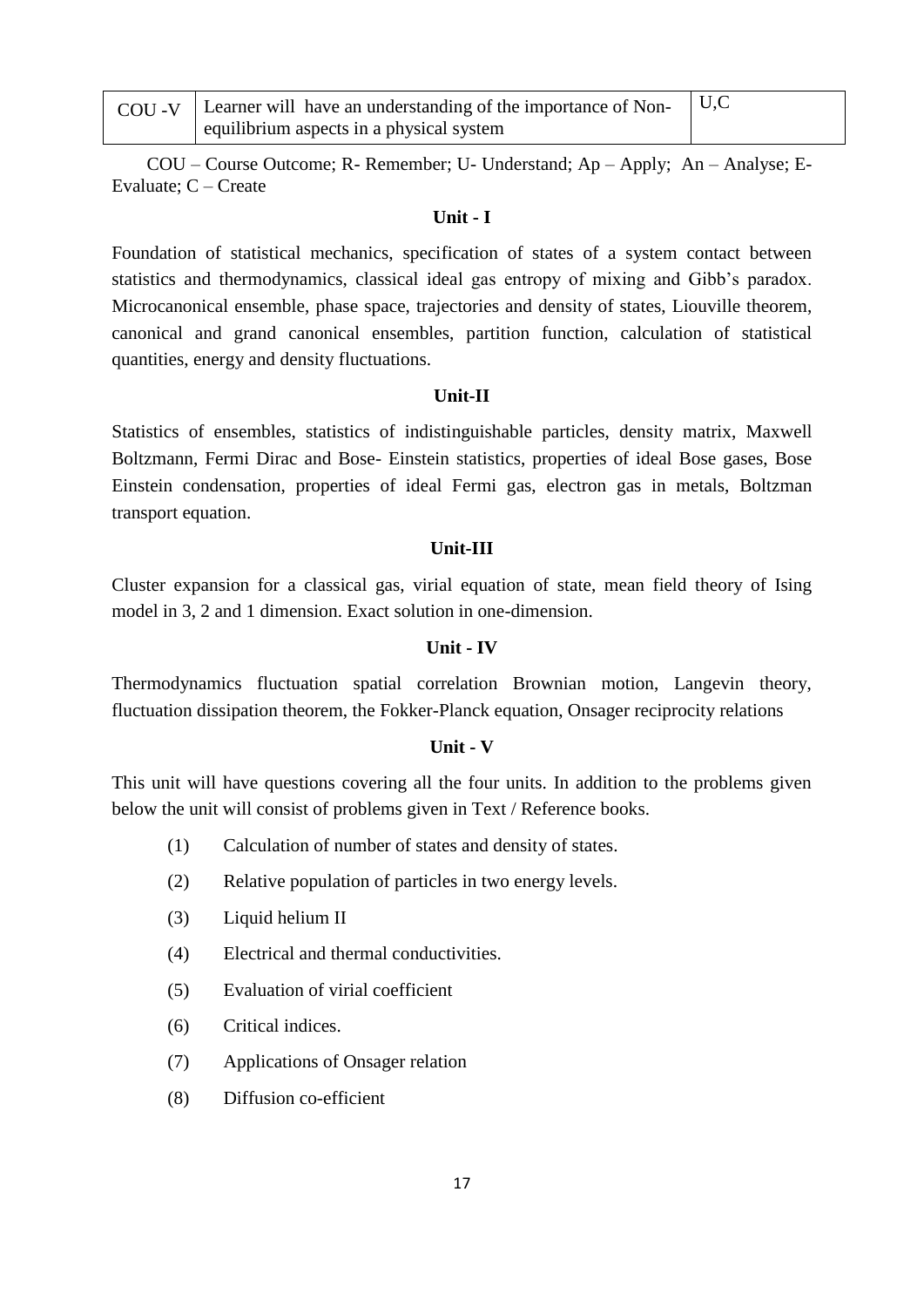## **Books Recommended**

| ≻ | F Reif : | Statistical and thermal Physics |  |
|---|----------|---------------------------------|--|
|   |          |                                 |  |

- K Huang : Statistical Mechanics
- $\triangleright$  R K Pathria : Statistical Mechanics
- > R Kubo : Statistical Mechanics
- > Tandan : Statistical Physics

**Mode of Evaluation**: CCE (Digital Assignments, Presentations, Class Test, Assignments, etc.) End Semester examination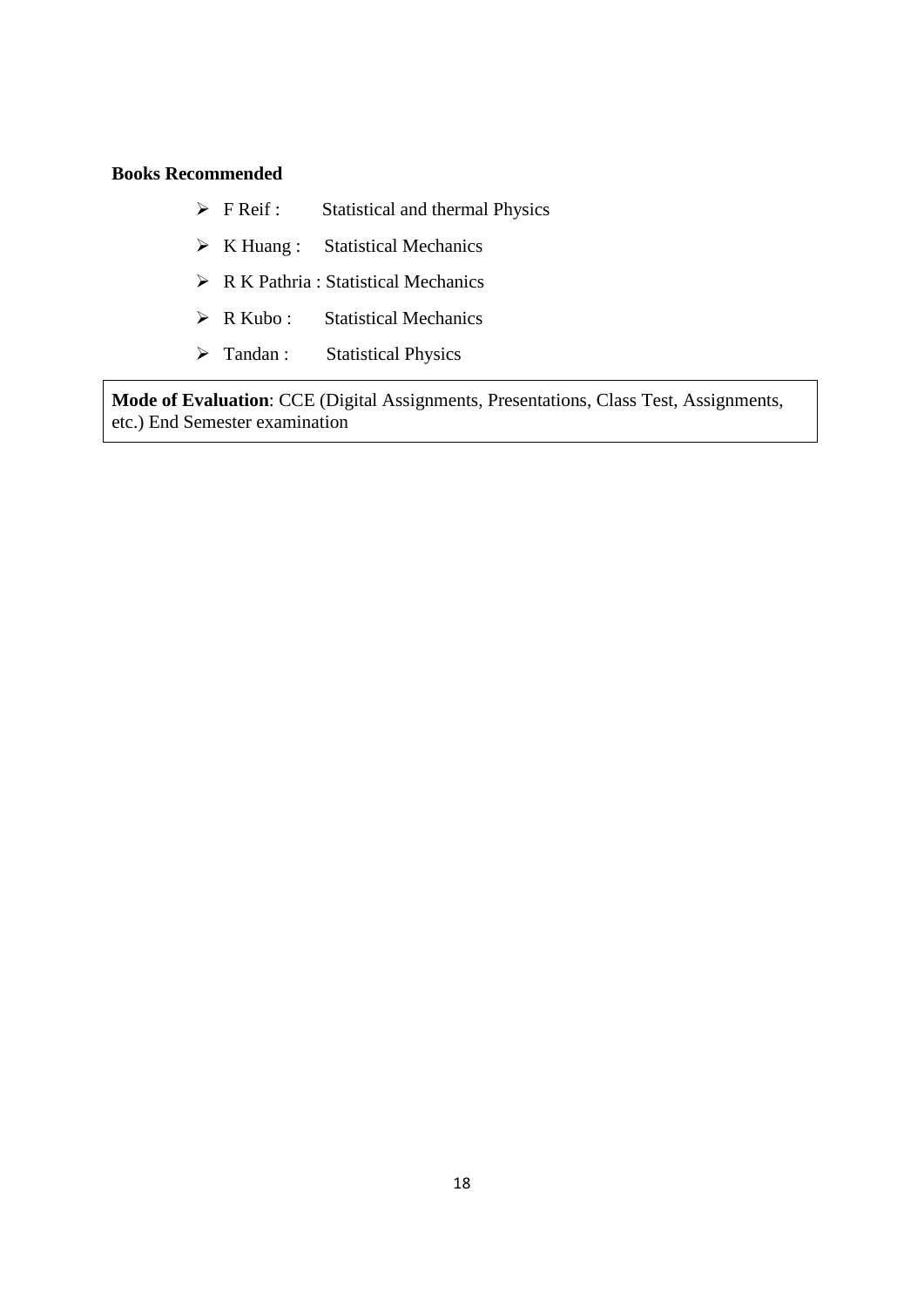## **St. Aloysius' College (Autonomous), Jabalpur Department of Physics Under CBCS System 2021 Onwards M. Sc. II Semester Max Marks-40**

 **Passing Marks - 14**

## **Paper-III: Electrodynamics & Plasma Physics**

## **Course Objectives**

The objectives of the course are:

| COB-I          | To learn the effect of electric and magnetic fields in matter                                                 |  |
|----------------|---------------------------------------------------------------------------------------------------------------|--|
| $COB-II$       | To learn various electromagnetic processes and meaning and the importance of<br>Maxwell's equation            |  |
| <b>COB-III</b> | Identify the processes of measurement of plasma parameters                                                    |  |
| <b>COB-IV</b>  | Student will be able to learn about Relativity and the formulation of relativity in<br>4-vector notation      |  |
| $COB-V$        | Student will be able to learn basic problem-solving in electrostatics using<br>method of images               |  |
| COB-VI         | Student will be able to learn about plasma physics – electric oscillations,<br>propagation and its production |  |

COB- Course Objectives

# **Course Outcome**

|                | <b>Course Outcomes</b>                                                                                                                      | Cognitive Level |
|----------------|---------------------------------------------------------------------------------------------------------------------------------------------|-----------------|
| COU-I          | Learner will have an insight of the basics of electrostatics<br>and magnetostatics, Maxwell's equations                                     | U, R, Ap        |
| <b>COU-II</b>  | Learner will understand the Four vector and Lorentz<br>transformation in 4-dimensional spaces                                               | U, C, An, R     |
| <b>COU-III</b> | Learner will understand and will be able simplify<br>Langragian and Hamiltonian for a relativistic charged<br>particle in External EM field | $U$ , An, R, Ap |
| COU-IV         | Learner will have an insight of the concept of plasma and<br>will be able to differentiate between gaseous and solid<br>state Plasma        | U, C, E         |

COU – Course Outcome; R- Remember; U- Understand; Ap – Apply; An – Analyze; E-Evaluate; C – Create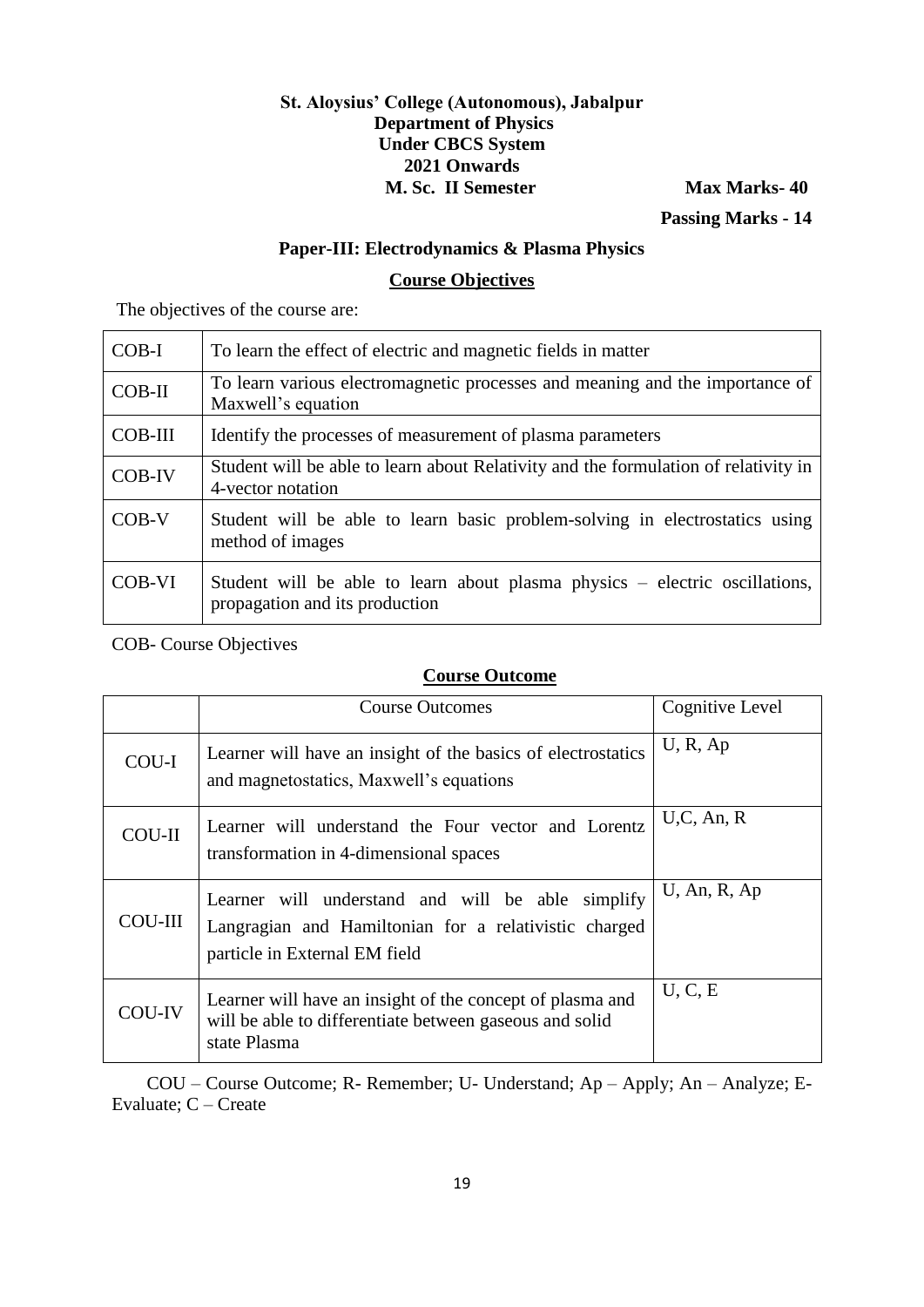#### **Unit - I**

Review of Basics of electrostatics and magnetostatics, electric field, Gauss"s law, Laplace and Poisson equations, method of images, Biot-Savart law, Ampere law, Maxwell"s equations, scalar and vector potentials, gauge transformation, Lorentz gauge, Coulomb Gauge, Solution of Maxwell equations in conducting media radiations by moving charges, retarded potentials, Lienard-wiechert potentials, fields of charged particles in uniform motion, fields of arbitrarily moving charge particle.

#### **Unit-II**

Fields of an accelerated charged particles at low velocity and high velocity, angular distribution of power radiated, Review of four vector and Lorentz transformation in 4 dimensional spaces, Invariance of electric charge, relativistic transformation properties of E and H fields. Electromagnetic fields tensor in 4- dimensional Maxwell equation, Four Vector current and potential and their invariance under Lorentz transformation, covariance of electrodynamics. Langragian and Hamiltonian for a relativistic charged particle jn External EM field; motion of charged particles in electromagnetic fields, uniform and nonuniform E and B fields.

#### **Unit -III**

Elementary concept of occurrence of plasma. Gaseous and solid state plasma. Production of gaseous and solid state plasma. Plasma parameters. Plasma confinement pinch effect instability in a pinched- plasma column. Electrical neutrality in a plasma. Debye screening distance. Plasma oscillations: Transverse oscillations and longitudinal oscillations.

### **Unit - IV**

Domain of Magnetohydrodynamics and plasma Physics : Magnetohydrodynamic equations, magnetic hydro-static pressure hydrodynamic waves: Magneto-sonic and Alfven waves, particle orbits and drift motion in a plasmas, Experimental study of Plasma, the theory of single and double probes.

#### **Unit - V**

- This unit will have questions covering all the four units. In addition to the problems given below the unit will consist of problems given in Text / Reference books.
- (1) Obtain the formal solution for electromagnetic boundary value problem with Green function.
- (2) Discuss the problem of conducting sphere is a uniform electric field by method of images and Green"s functions.
- (3) For a solenoid wound with N turns per unit length and carrying a current I, show that the magnetic flux density on a point on the axis is given (for  $N \to \infty$ ) by

$$
B_z = \frac{2\pi NI}{C} (\cos \theta_1 + \cos \theta_2)
$$

Where  $\theta_1$ ,  $\theta_2$  are the angles between the axis and the lines joining the point on the axis to the first and last turns of the solenoid.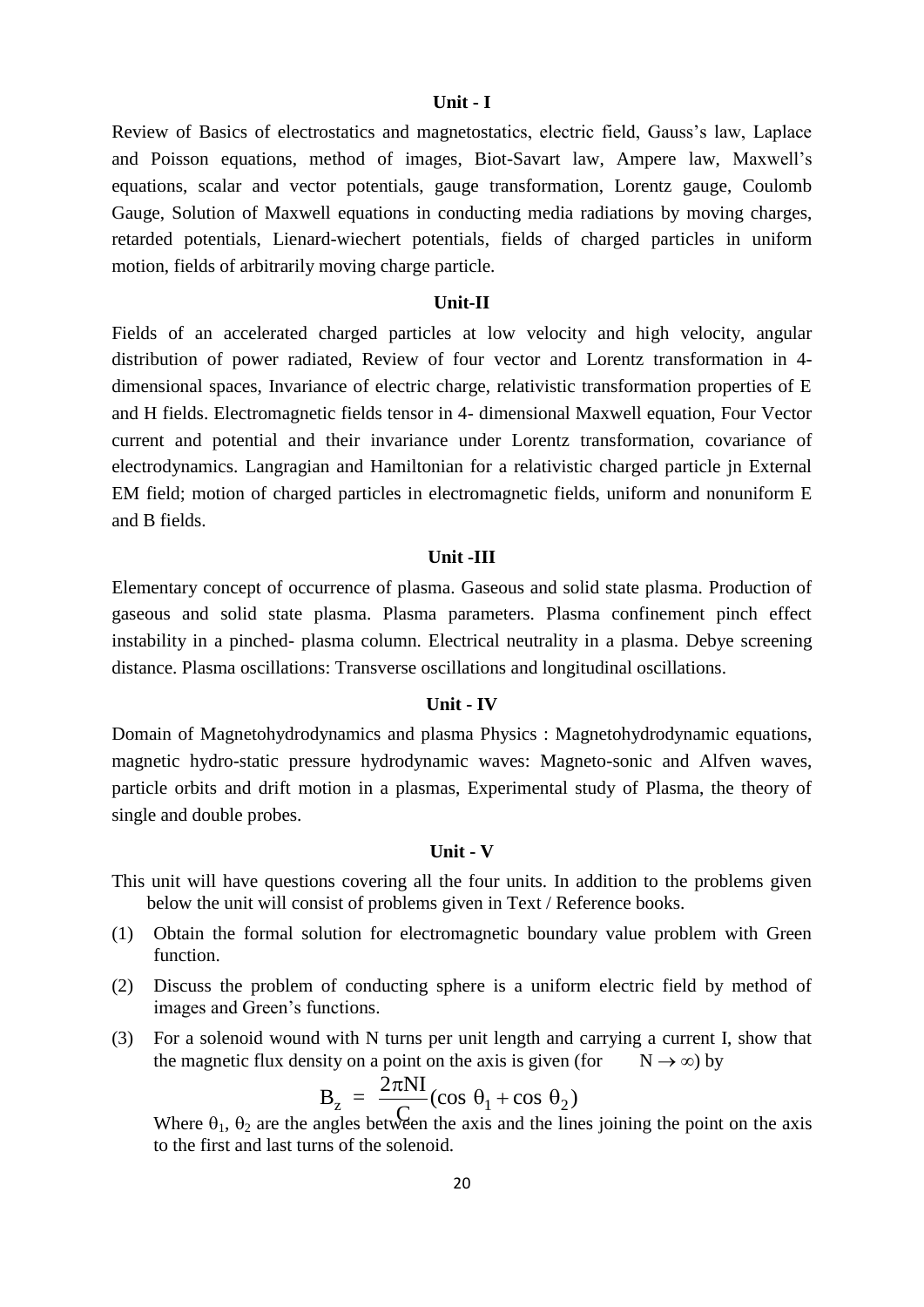- (4) A linear accelerator accelerates protons to almost relativistic speeds. Determine fraction of power radiated by the protons to the power supplied in terms of the gradients of the linear electric field.
- (5) A charged particle oscillated according to the harmonic law Determine the total average intensity of the emitted radiation.
- (6) Discuss the Lagrangian and Hamiltonion for a relativistic charged particle in External electromagnetic field.
- (7) Obtain the expression for energy radiated as Cherenkov radiation per unit distance along the path of the particle.
- (8) Consider a magnetic field configuration that is cylindrically symmetric and a charged particle is injected into it. Use the adiabatic invariant of motion to describe conditions in which the injected particle would bounce back from the direction of increasing field gradient.
- (9) Consider the problem of waves in an electronic plasma when an external magnetic field  $B_0$  is present. Use the fluid model, neglecting the pressure term as well as collisions.
- (a) Write down the linearized equations of motion and Maxwell equations, assuming all variables vary as  $exp(ik.x-i\omega t)$ .
- (b) Show that the dispersion relation for the frequencies of the different modes in terms of the wave number can be written.

 $\omega^2(\omega^2 - \omega_p^2) (\omega^2 - \omega^{p2} - k^2 c^2) = \omega^2 B(\omega^2 - k^2 c^2) [\omega^2 (\omega^2 - \omega p^2 - k^2 c^2) + \omega p^2 c^2 (k \cdot b)^2]$ 

- where b is the unit vector in the direction of B,  $\omega_p$  and  $\omega_B$  are the plasma and precession frequencies, respectively.
- (c) Show that for propagation parallel to  $B_0$  the dielectric constant is recovered.
- (d) Assuming  $\omega_B \ll \omega_p$ , solve approximately for the various roots for the cases
- (i) K parallel to b
- (ii) K perpendicular to b. Sketch your result for  $w^2$  versus  $k^2$  in the two cases.

## **Books Recommended**

- $\triangleright$  Bitteneerort Plasma Physics
- $\triangleright$  Chen Plasma Physics
- $\triangleright$  Gupta, Kumar, Singh Electrodynamics
- $\triangleright$  Sen Plasma state and matter
- $\triangleright$  Jackson Classical electrodynamics
- $\triangleright$  Pamolsky & Philips Classical electricity and Magnetism

**Mode of Evaluation**: CCE (Digital Assignments, Presentations, Class Test, Assignments, etc.) End Semester examination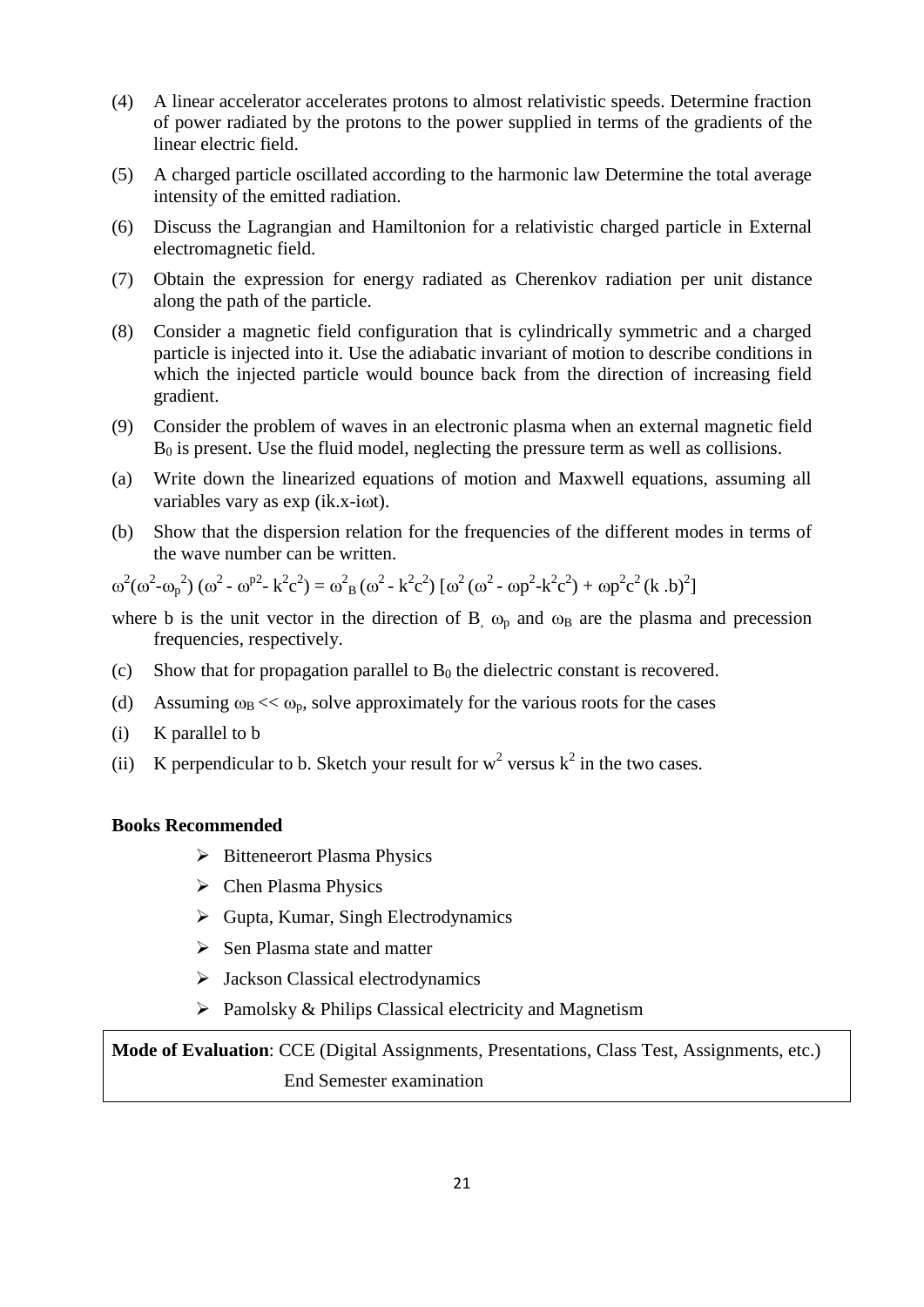# **St. Aloysius' College (Autonomous), Jabalpur Department of Physics Under CBCS System 2021 Onwards M. Sc. II Semester Max Marks-40**

 **Passing Marks - 14**

# **Paper-IV: Condensed Matter Physics**

# **Course Objective**

The objectives of the course are:

| COB-I    | To get students acquainted with different XRD techniques and determination of<br>crystal structure and the idea of defects in crystals |
|----------|----------------------------------------------------------------------------------------------------------------------------------------|
| $COB-II$ | To let students, acquire knowledge about behavior of electrons in solids based on<br>classical and quantum theories                    |
| COB-III  | To get students familiar with the basics of superconductivity                                                                          |
| COB-IV   | To let students, get an elementary idea about dielectric properties                                                                    |
| $COB-V$  | To get students familiar with the different types of magnetism                                                                         |

COB- Course Objectives

|                | <b>Course Outcomes</b>                                                                                       | Cognitive Level |
|----------------|--------------------------------------------------------------------------------------------------------------|-----------------|
| COU-I          | The Learner will have an understanding of<br>Interaction of X-Ray with matter and Crystal<br>Defects         | U, R            |
| <b>COU-II</b>  | Learner will have an insight into the concept of<br>Free electron Fermi gas, Energy bands and band<br>theory | $U$ , Ap, C     |
| <b>COU-III</b> | Learner will have an insight into the phenomena<br>of Super conductivity                                     | $U$ , An, R     |
| COU-IV         | Learner will be able to classify atomic and<br>molecular polariziblity and its<br>related<br>phenomena       | U, E            |
| COU-V          | Learner will be able to explain the Theories of<br>Ferromagnetism                                            | U, R, AP        |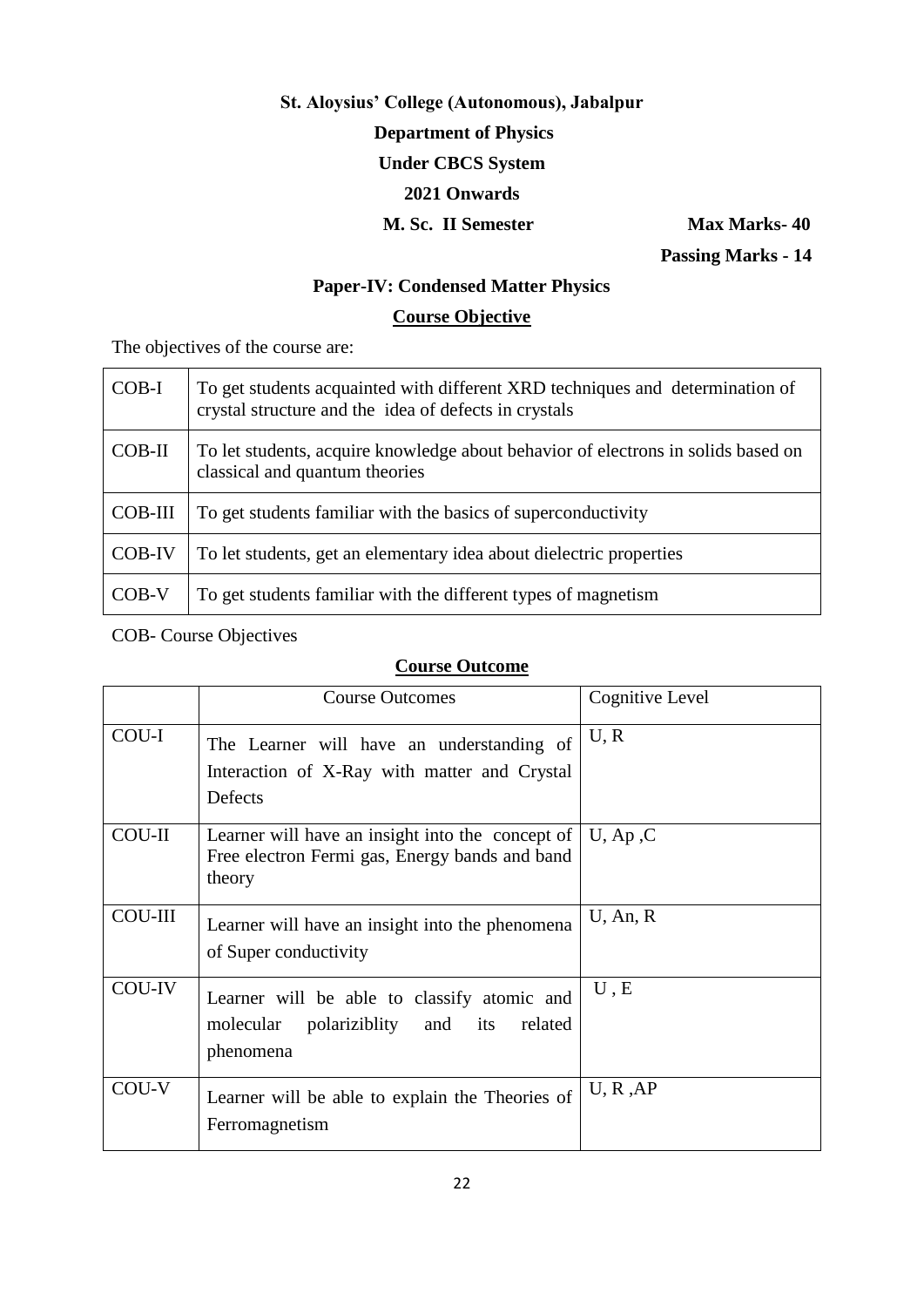## **Unit - I**

Interaction of X-ray with matter, absorption of X-rays, Elastic scattering from a perfect lattice. The reciprocal lattice and its application to diffraction techniques, the Laue, power and rotating crystal methods. Crystal structure factor and intensity diffraction maxima. Extinction due to lattice centering.

Point defeats, line defects and planer (stacking) faults. The role of dislocation in plastic deformation and crystal growth. The observation of imperfections in crystals. X-ray and electron microscopic techniques

#### **Unit - II**

Free electron Fermi gas, Energy levels of orbital in one and three dimensions. Electrons in a periodic lattice. Bloch theorem, band theory of solids, Classification of solids effective mass. Tight binding, cellular and pseudopotential methods. Fermi surface. De Hass von Alfen effect, Super conductivity, critical temperature persistent current. Meissner effect, general idea about high temperature superconductors.

#### **Unit-III**

Atomic and molecular Polariziblity, Claussius-Mossotti relation, types of polarzibility, dipolar polarizibility and frequency dependence of dipolar polarizibility, ionic and electronic polarizibilty, Hall effect. Quantum Hall Effects, Magnetoresistance.

#### **Unit - IV**

Weiss Theory of Ferromagnetism. Heisenberg model and molecular field theory, spin waves and magnous, Curie-waves law for susceptibility, ferri and anti-Ferro-magnetic order. Domains and Bloch-wall energy.

## **Unit - V**

This unit will have questions covering all the four units. In addition to the problems given below the unit will consist of problems given in Text / Reference books.

- (1) Given that the primitive basis vectors of a lattice  $a = (a/2)$   $(i + i)$ ,  $b = a/2$   $(i + k)$  and  $c = a/2$  $(k + j)$  where i, j and k are usual three unit vectors along cartesion coordinates. What is the Bravais lattice?
- (2) Determine planes in a fcc structure having highest density of atoms.

*Or*

Evaluate density of atoms for Cu in atoms/ $\text{cm}^2$ .

- (3) For the delta function potential and with  $p > 1$  find at  $k = 0$  the energy of the lowest energy band. Also find the band gap at  $k = \pi/a$ .
- (4) Consider a square, lattice in two dimensions with the crystal potential.  $U(x,y) = .4U \cos(\pi x/a) \cos(\pi y/a)$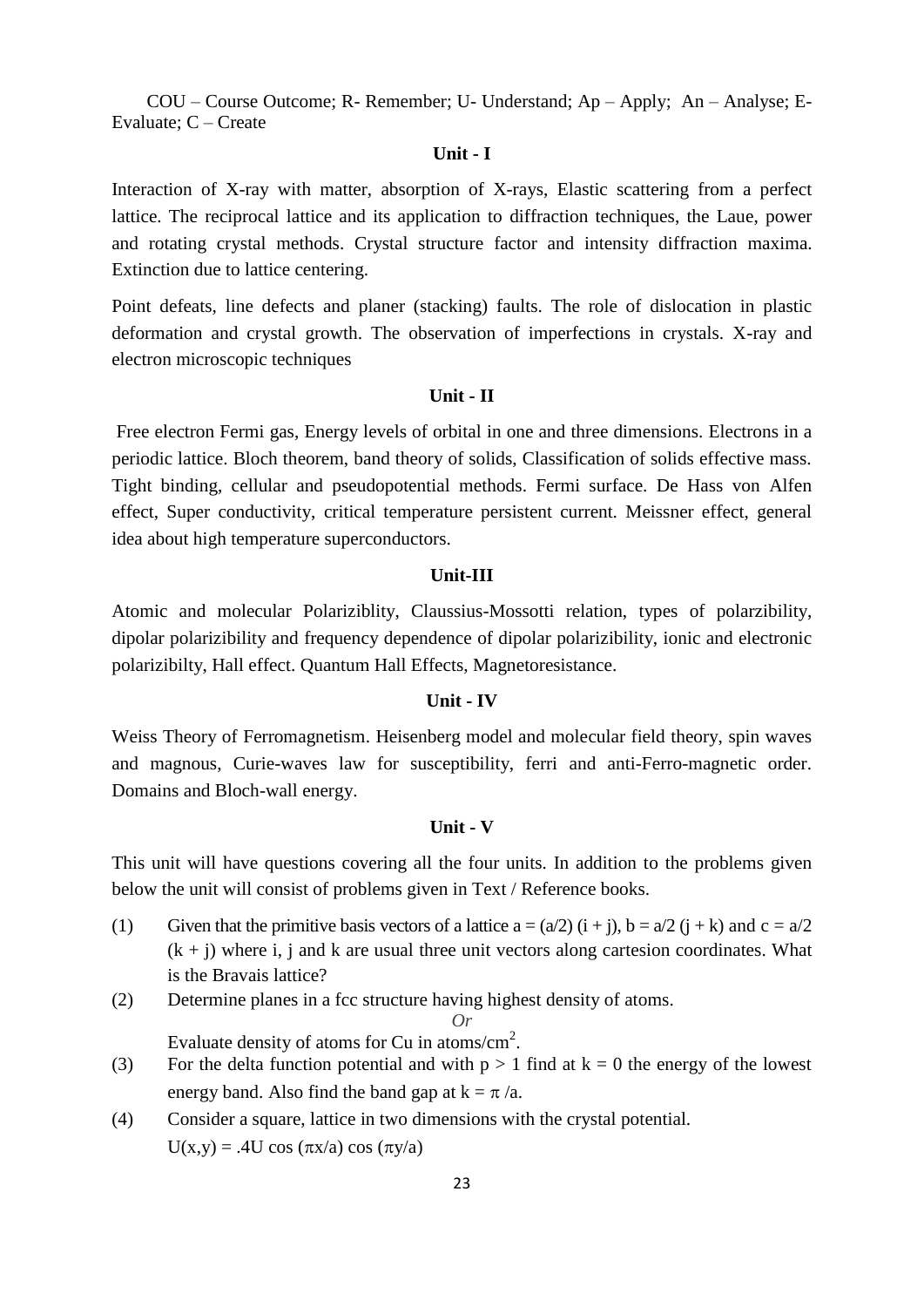Apply the central equation to find approximately the energy gap at the corner point  $(\pi/a, \pi/a)$  of the Brillouine Zone.

(5) Explain why the Hall constant is inversely proportional to the electron concentration M.

# **Books Recommended**

- > Kittle : Solid State Physics
- $\triangleright$  Aschroft & Mermin : Solid State Physics
- L.V. Azaroff : Introduction to Solid State Physics
- Verma & Srivastava : Crystellographic Solid State Physics
- > A.J. Dekker : Solid State Physics
- P.M. Chaiken & T.C. Lubensky: Principles of Condense Matter Physics

**Mode of Evaluation**: CCE (Digital Assignments, Presentations, Class Test, Assignments, etc.), End Semester examination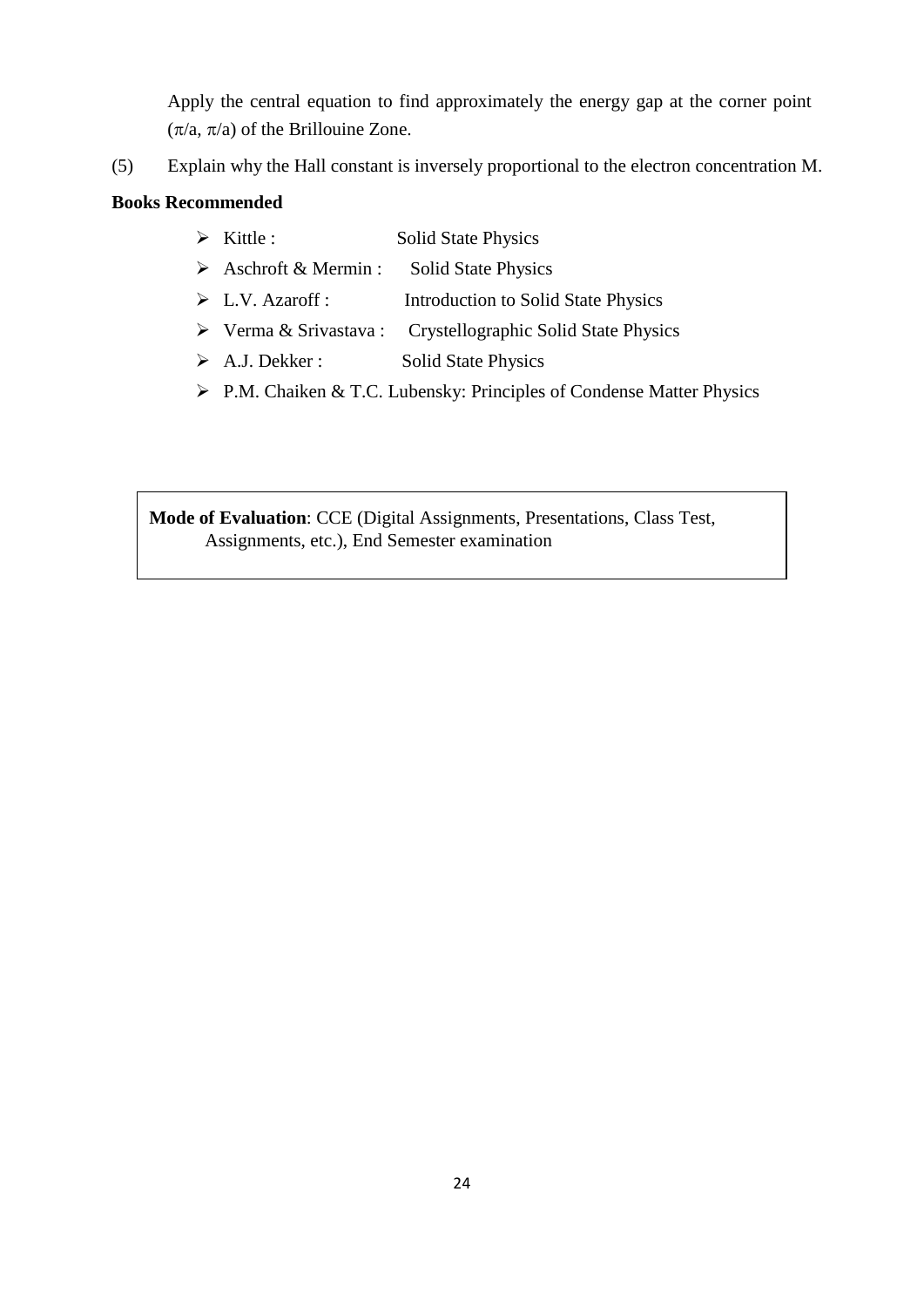## **St. Aloysius' College (Autonomous), Jabalpur**

**Department of Physics**

## **Under CBCS System**

## **2021 Onwards**

## **M.SC. (PHYSICS) I & II SEMESTER: PRACTICAL COURSE**

**Note: Appropriate other experiments can be added based on prescribed syllabus in both labs A and B**

## **LAB : A**

## **Max. Marks: 50**

**Min. Marks: 18**

## **Miscellaneous Topics in Optics I & II**

(Preferably Five experiments per semester to be performed by the students)

- 1. Determination of the Wavelength of the LASER Light source using plane Transmission Gratting.
- 2. Determination of Separation Between Two Plates of Fabry Perot Etalon with the help of He- Ne Laser.
- 3. Determination of the radius of Curvature of Plano- convex Lens by Newton"s Ring Method .
- 4. Determination f Wavelength of Spectral Line by Constant deviation Spectrograph.
- 5. Determination of Refractive index of the material of the prism By Using Spectrometer And Laser And Plotting  $i-\delta$  Curve.
- 6. Sodium Light Determination of the Wavelength of the Source Fresnel"s Biprism.
- 7. To Find the Brewster"s angle of the Prism using Spectrometer and Polarizer.
- 8. To Find the Refractive Index of Water and to Study the variation of Refractive index With Wavelength of the Light Source.
- 9. To Find the Refractive index of Sugar Solution and to Study the Variation of the Refractive index with difference molar Concentration.
- 10. To measure the LASER beam divergence using Photo Sensor by Plotting the distance vs. current graph.
- 11. To Determine the Elastic constant of acrylic beam by Cornu"s method.
- 12. To determine the Wavelength of the of the LASER Light Source using Plane Transmission grating.
- 13. Optical Fiber : (a) Determination of numerical aperture (b) Attenuation Loss (c) Bending loss.
- 14. Production and study of elliptically and circularly polarized light by Fresnel"s Rhomb.
- 15. Verification of Hartman"s formula by constant deviation spectrometer.
- 16. Verification of Fresnel"s law of reflection for polarized light.